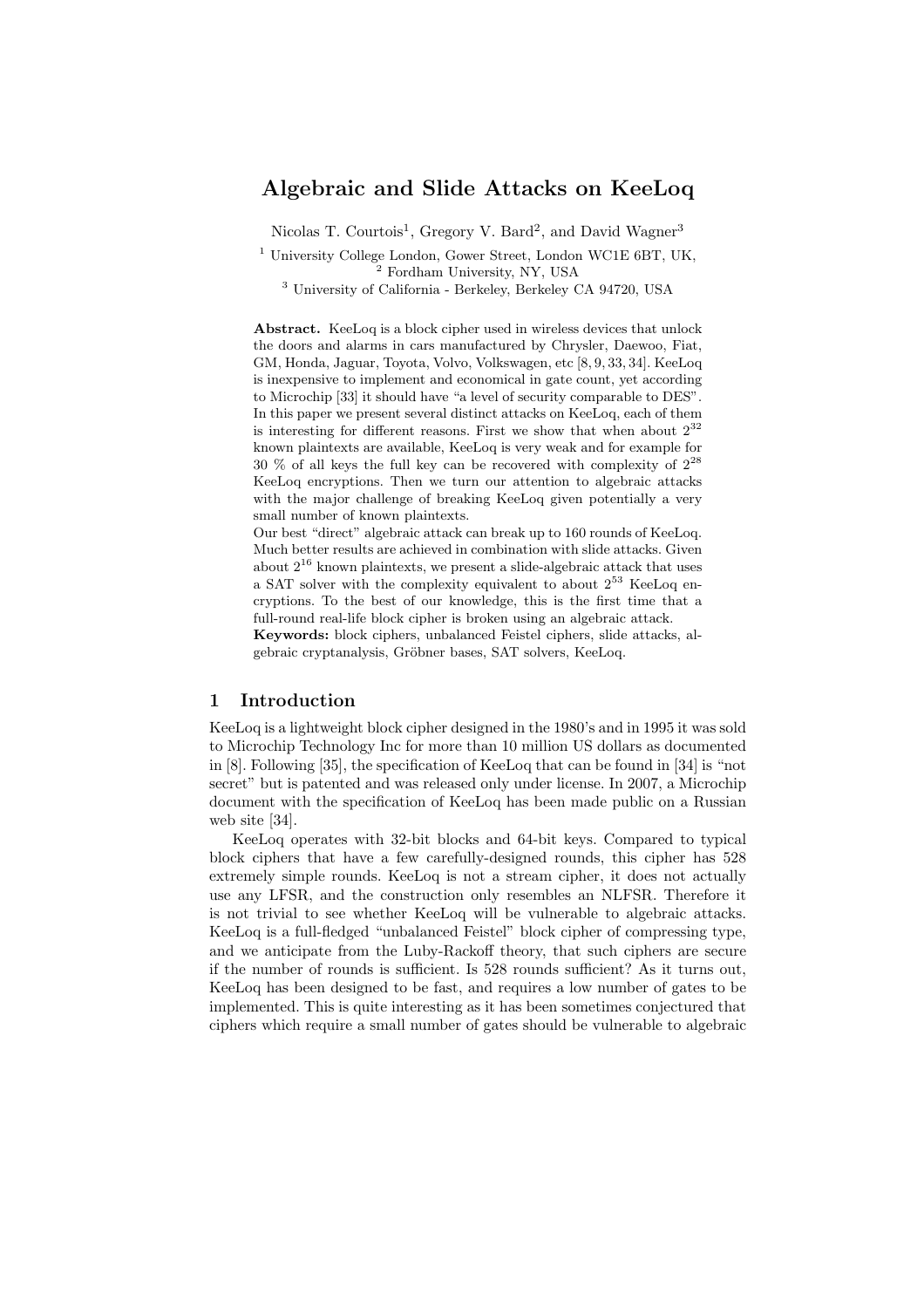cryptanalysis, see [19, 13, 18, 15]. Currently algebraic attacks on block ciphers are not very powerful, for example for DES [19] and a toy cipher called CTC [17], only respectively 6 and 10 rounds can be broken, and further progress seems difficult. According to [33], KeeLoq should have "a level of security comparable to DES". In this paper we will see that the simplicity of KeeLoq makes it directly breakable by simple algebraic attacks for up to 160 rounds out of 528.

The key property that allows further more efficient attacks on KeeLoq is a sliding property: KeeLoq has a periodic structure with a period of 64 rounds. This in combination with an algebraic attack will allow us to recover the complete key for the full 528-round cipher given  $2^{16}$  known plaintexts.

KeeLoq has unusually small block length: 32 bits. Thus, in theory the attacker can expect to recover and store the whole code-book of  $2^{32}$  known plaintexts. Then one may wonder whether it is really useful to recover the key, as the codebook allows one to encrypt and decrypt any message. However, there are many cases in which it remains interesting for example if a master key can be recovered. We will see that given the whole code-book KeeLoq is spectacularly weak and the key will be recovered in time equivalent to about  $2^{28}$  KeeLoq encryptions.

This paper is organised as follows: in Section 2 we describe the cipher and its usage. In Section 3, we discuss the unusual properties of block ciphers with small blocks and discuss the practical interest of key recovery attacks in this case. In Section 4 we do some preliminary analysis of KeeLoq and recall useful results about random functions. In Section 5 we describe a very fast attack that recovers the key for full KeeLoq given the knowledge of slightly less than the whole codebook. In Section 6 we demonstrate several simple algebraic attacks that work given very small quantity of known/chosen plaintexts and for a reduced number of rounds of KeeLoq. In Section 7 we study combined slide and algebraic attacks that work given about  $2^{16}$  known plaintexts for the full 528-round cipher. In Appendix A we discuss strong keys in KeeLoq. In Appendix B we study the algebraic immunity of the Boolean function used in KeeLoq.

## 1.1 Notation

We will use the following notation for functional iteration:

$$
f^{(n)}(x) = \underbrace{f(f(\cdots f(x))\cdots)}_{n \text{ times}})
$$

# 2 Cipher Description

The specification of KeeLoq can be found in the Microchip product specification document [34], which actually specifies KeeLoq decryption, that can be converted to a description of the encryption, see [8, 9, 4]. Initially there were mistakes in [8, 9] as opposed to [34, 4] but they are now corrected.

The KeeLoq cipher is a strongly unbalanced Feistel construction in which the round function has one bit of output, and consequently in one round only one bit in the "state" of the cipher will be changed. Alternatively it can viewed as a modified shift register with non-linear feedback, in which the fresh bit computed by the Boolean function is XORed with one key bit.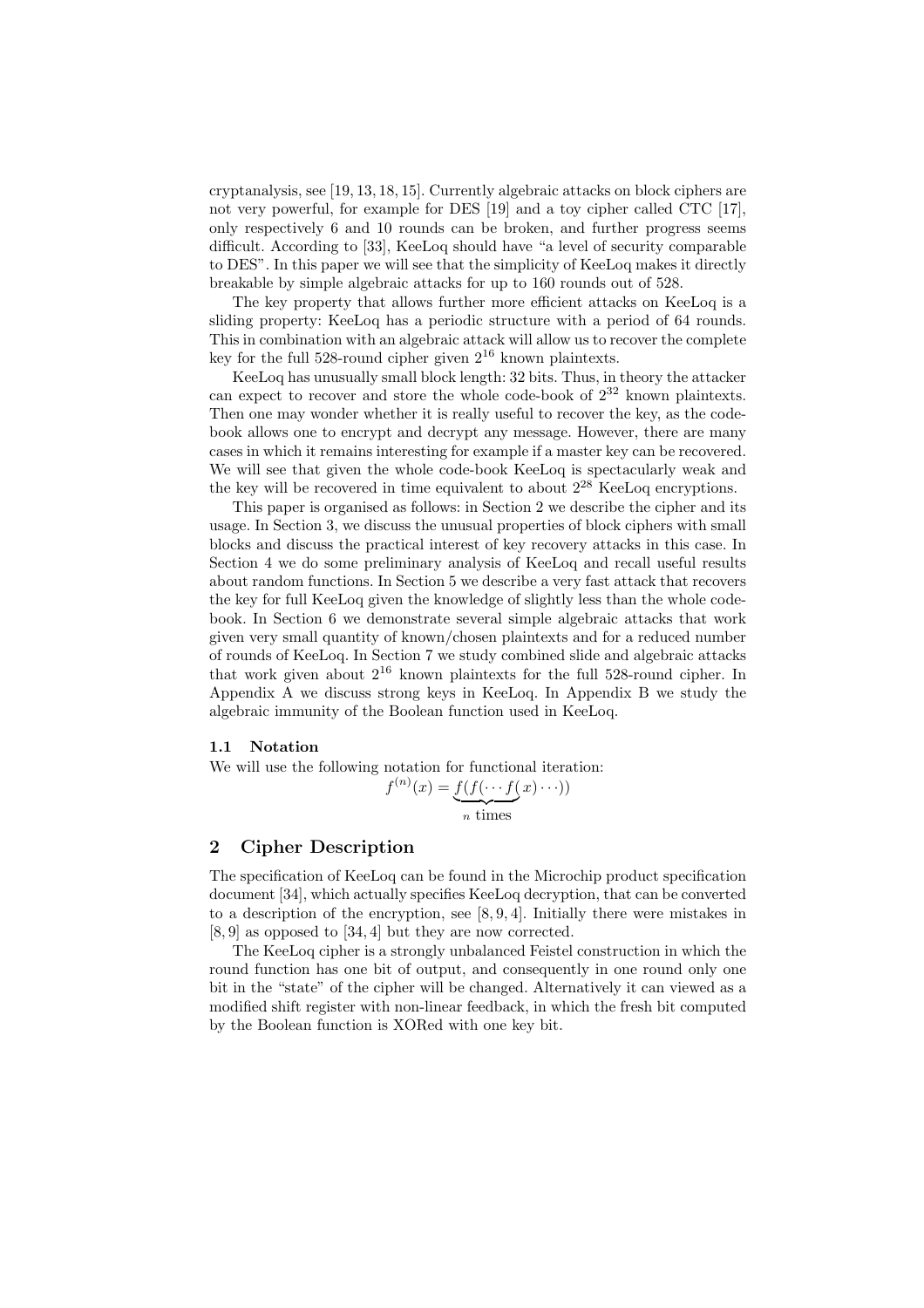The cipher has the total of 528 rounds, and it makes sense to view that as  $528 = 512 + 16 = 64 \times 8 + 16$ . The encryption procedure is periodic with a period of 64 and it has been "cut" at 528 rounds, because 528 is not a multiple of 64, in order to prevent obvious slide attacks (but more advanced slide attacks remain possible as will become clear later). Let  $k_{63}, \ldots, k_0$  be the key. In each round, it is bitwise rotated to the right, with wrap around. Therefore, during rounds  $i, i + 64, i + 128, \ldots$ , the key register is the same. If one imagines the 64 rounds as some  $f_k(x)$ , then KeeLoq is

$$
E_k(x) = g_k(f_k^{(8)}(x))
$$

with  $g(x)$  being a 16-round final step, and  $E_k(x)$  being all 528 rounds. The last "surplus" 16 rounds of the cipher use the first 16 bits of the key (by which we mean  $k_1, \ldots, k_0$  and  $g_k$  is a functional "prefix" of  $f_k$  (which is also repeated at the end of the whole encryption process). In addition to the simplicity of the key schedule, each round of the cipher uses only one bit of the key. From this we see that each bit of the key is used exactly 8 times, except the first 16 bits,  $k_{15}, \ldots, k_0$ , which are used 9 times.

At the heart of the cipher is the non-linear function with algebraic normal form (ANF) given by:

$$
NLF(a, b, c, d, e) = d \oplus e \oplus ac \oplus ae \oplus bc \oplus be \oplus cd \oplus de \oplus ade \oplus ace \oplus abd \oplus abc
$$

Alternatively, the specification documents available [8], say that it is "the non-linear function 3A5C742E" which means that  $NLF(a, b, c, d, e)$  is equal to the i<sup>th</sup> bit of that hexadecimal number, where  $i = 16a + 8b + 4c + 2d + e$ . For example  $0, 0, 0, 0, 1$  gives  $i = 1$  and the second least significant (second from the right) bit of of "3A5C742E" written in binary.

The main shift register has 32 bits, (unlike the key shift register with 64 bits), and let  $L_i$  denote the leftmost or least-significant bit at the end of round  $i$ , while denoting the initial conditions as round zero. At the end of round 528, the least significant bit is thus  $L_{528}$ , and then let  $L_{529}, L_{530}, \ldots, L_{559}$  denote the 31 remaining bits of the shift register, with  $L_{559}$  being the most significant. The following equation gives the shift-register's feedback:

$$
L_{i+32} = k_{i \mod 64} \oplus L_i \oplus L_{i+16} \oplus NLF(L_{i+31}, L_{i+26}, L_{i+20}, L_{i+9}, L_{i+1})
$$

where  $k_{63}, k_{62}, \ldots, k_1, k_0$  is the original key.

#### 2.1 Cipher Usage

It appears that the mode in which the cipher is used depends on the car manufacturer. One possible method is a challenge-response authentication with a fixed key and a random challenge. Another popular method is to set the plaintext to 0, and increment the key at both sides. Another important mode is a so called 'hopping' or 'rolling' method described in [4, 33]. In this case 16 bits of the plaintext are permanently fixed on both sides, and the attacker cannot hope get more than  $2^{16}$  known plaintexts. More information can be found in [4–6].

In this paper we study the security of the KeeLoq cipher against key recovery attacks given a certain number of known or chosen plaintexts.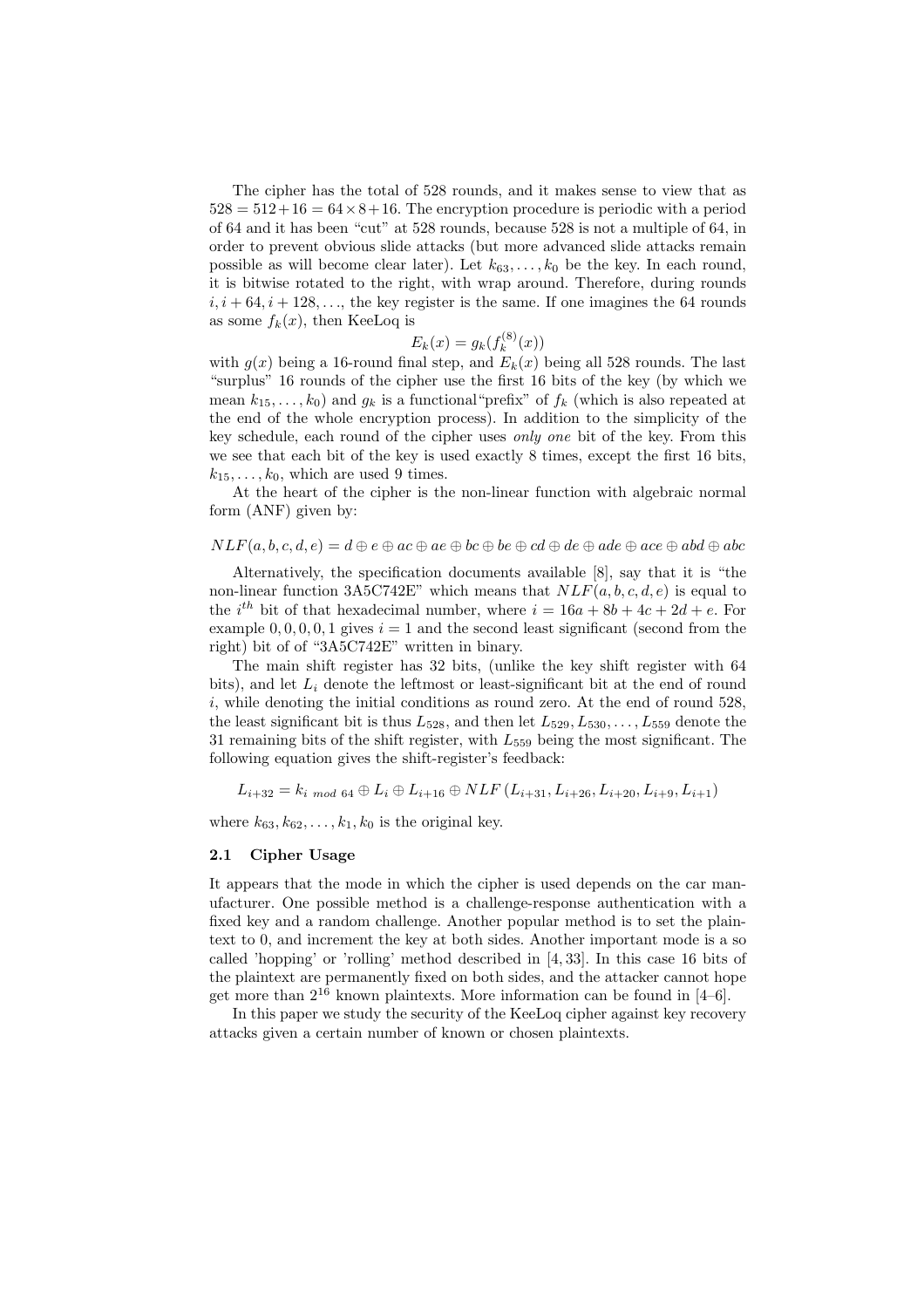

- 1. Initialize with the plaintext:  $L_{31}, \ldots, L_0 = P_{31}, \ldots, P_0$
- 2. For  $i = 0, \ldots, 528 1$  do
- $L_{i+32} = k_i \text{ mod } 64 \oplus L_i \oplus L_{i+16} \oplus NLF(L_{i+31}, L_{i+26}, L_{i+20}, L_{i+9}, L_{i+1})$ 3. The ciphertext is  $C_{31}, \ldots, C_0 = L_{559}, \ldots, L_{528}$ .

Fig. 1. KeeLoq Encryption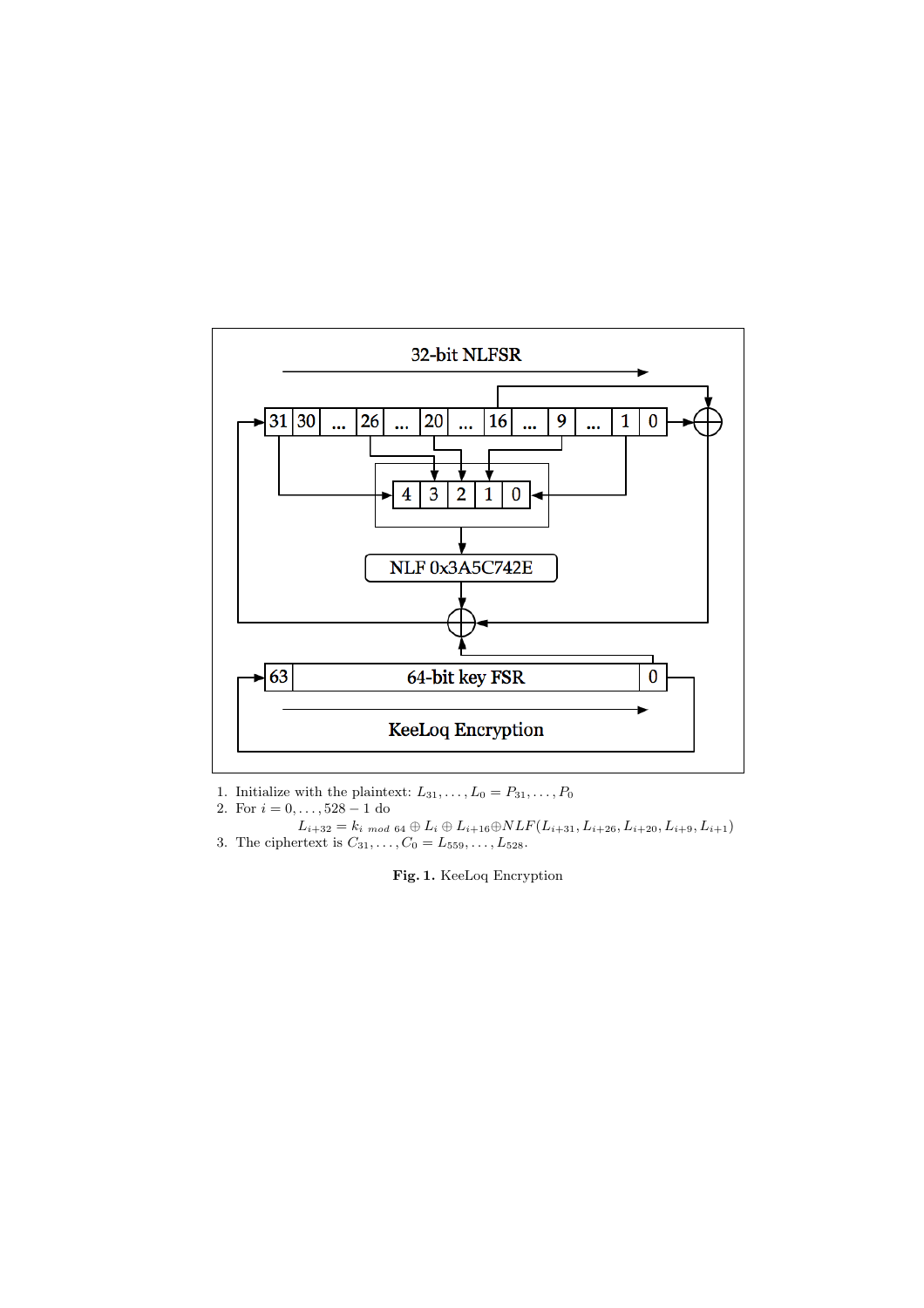## 3 Block Ciphers with Small Blocks and Large Key Size

Most known block ciphers operate on binary strings and consist of a function  $E: \{0,1\}^{\ell_K} \times \{0,1\}^{\ell_P} \to \{0,1\}^{\ell_P}$ . The stereotype is that  $\ell_P = \ell_K = \ell_P$ , however in practical/industrial applications, this is almost never the case, for example:

- IDEA  $\ell_P = 64, \ell_K = 128$ .
- DES  $\ell_P = 64, \ell_K = 56$ .
- Two-key triple DES  $\ell_P = 64, \ell_K = 112$ .
- AES  $\ell_P = 128, \ell_K$  ∈ {128, 192, 256}.
- KeeLoq  $\ell_P = 32, \ell_K = 64.$

Another stereotype is that, when  $\ell_P \ll \ell_K$ , for example in triple-DES and AES-256, the key recovery is of purely academic interest, and an attack on AES-256 that runs in time of say  $2^{240}$  has no practical consequences. However, for cipher such as KeeLoq, the situation is different. The block size is small enough so that the whole code-book can be stored on a PC, and several key recovery attacks are feasible in practice. In what follows we will explain that, when  $\ell_P \ll \ell_K$ , and even if more or less the whole code-book is known, recovering the key can have numerous important and practical consequences.

## 3.1 On Key Recovery Attacks and Ciphers with Small Blocks

The code-book of a cipher E under a key k is defined as the set of all  $2^{\ell_P}$  pairs  $(P, C)$  such that  $E(k, P) = C$ . If  $2^{\ell_P} < 2^{\ell_K}$ , a natural question is why, would one want to recover the key if it is possible to have the entire code-book? There are several answers to this question depending on the circumstances:

- 1. If the adversary is a powerful insider, and has an oracle chosen-plaintext access to the cipher, or the whole code-book table stored in memory, the question will be of purely academic interest. Nevertheless, in real life applications, and even for such powerful attackers, the actual key recovery can be very valuable. When there is a master key in the system  $-$  it is a common practice in the industry – a successive key recovery would allow to compromise the security of the system on a much wider scale.
- 2. In most practical scenarios, we rather have a known-plaintext attack, and not all plaintexts will actually arise (e.g. due to padding, specific probability distribution, some values only can appear in the future, etc.). Here the adversary can recover a number of plaintext-ciphertext pairs that can be for example 60 % of all possible pairs, but typically he cannot hope to recover all pairs. Importantly, the value of pairs he doesn't have may be very large, while the value of pairs he already has can be negligible. For example, a block cipher with small block-size can be used to anonymize records in medical and financial databases. Then, key recovery would allow the adversary to have all possible pairs, some of which may potentially be valuable. A security model for ciphers with small blocks was recently studied by Granboulan and Pornin in Section 5 of [28]: in this model, even if the adversary has the whole code-book except images of two points, his goal is to recover the images of the missing two points, which can be still very hard.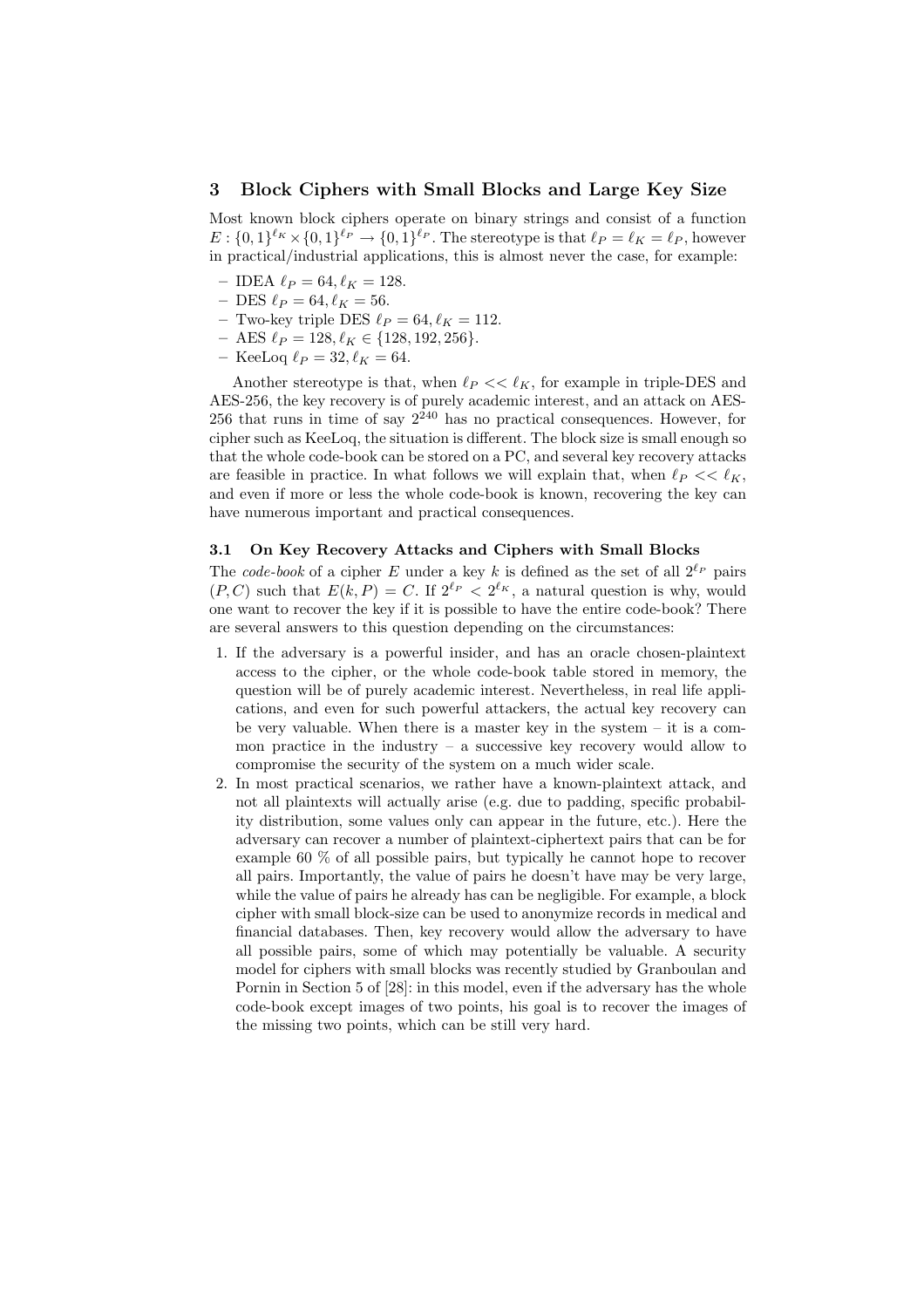3. In many real-life situations, the code-book can be noisy, and contain errors. This can be because of transmission errors, human errors such as selecting the wrong encryption key, inadvertent interference with another system or another (active) attacker, or a defensive voluntary injection of dummy messages to frustrate the attackers. Then again, the key recovery may be the only way to know which messages were genuine.

In an extreme scenario, the whole code-book is known, but not with certainty, and a confirmation is sought. If the reader doubts the practicality of this scenario, consider the following. In 1942, the United States decrypted many messages encrypted with the famous Japanese cipher known as "Purple", forecasting an attack at "AF." Making sure that "AF" was in fact the Midway Island (which was anticipated but there was no certitude) had a pivotal impact on winning the World War II. For more details we refer to David Kahn [31].

## 4 Preliminary Analysis and Useful Combinatorial Facts

## 4.1 Preliminary Analysis of KeeLoq

**Fact 4.1.** Given  $(x, y)$  with  $y = h_k(x)$ , where  $h_k$  represents up to 32 rounds of KeeLoq, one can find the part of the key used in  $h_k$  in as much time as it takes to compute  $h_k$ .

Justification: This is because for up to 32 rounds, all state bits between round  $i$ and round  $i - 1$  are directly known. More precisely, after the round i,  $32 - i$  bits are known from the plaintext, and i bits are known from the ciphertext, for all  $i = 1, 2, \ldots, 32$ . Then the key bits are obtained directly: we know all the inputs of each NLF, and we know the output of it XORed with the corresponding key bit. We simply have  $k_{i-32} = L_i \oplus L_{i-32} \oplus L_{i-16} \oplus NLF (L_{i-1}, L_{i-6}, L_{i-12}, L_{i-23}, L_{i-30}).$ This also shows that there will be exactly one possible key.

Remark: For more rounds it is much less simple, yet as shown in Section 6, direct algebraic attacks allow to efficiently recover the key for up to 160 rounds.

**Fact 4.2.** Given  $(x, y)$ , one can quickly test whether it is possible that  $y = q_k(x)$ for 16 rounds. The probability that a random  $(x, y)$  will pass this test is  $1/2^{16}$ . Justification: After 16 rounds of KeeLoq, only 16 bits of  $x$  are changed, and 16 bits of  $x$  are just shifted. If data is properly aligned this requires a 16-bit equality test that should take only 1-2 CPU clocks.

**Fact 4.3.** Given  $(x, y)$  with  $y = h_k(x)$ , where  $h_k$  represents 48 rounds of KeeLoq, one can find all  $2^{16}$  possible keys for  $h_k$  in as much time as  $2^{16}$  times the time to compute  $h_k$ .

Justification: Try exhaustively all possibilities for the first 16 key bits and apply Fact 4.1.

**Fact 4.4.** For full KeeLoq, given a pair  $(p, c)$  with  $c = E_k(p)$ , it is possible to very quickly test whether  $p$  is a possible fixed point of  $f_k^8$ . All fixed points will be accepted; all but  $1/2^{16}$  of the non-fixed points will be rejected.

Justification: If p is a fixed point of  $f^8$ , then  $c = g_k(p)$ . We simply use Fact 4.2 to test whether it is possible that  $c = q_k(p)$ .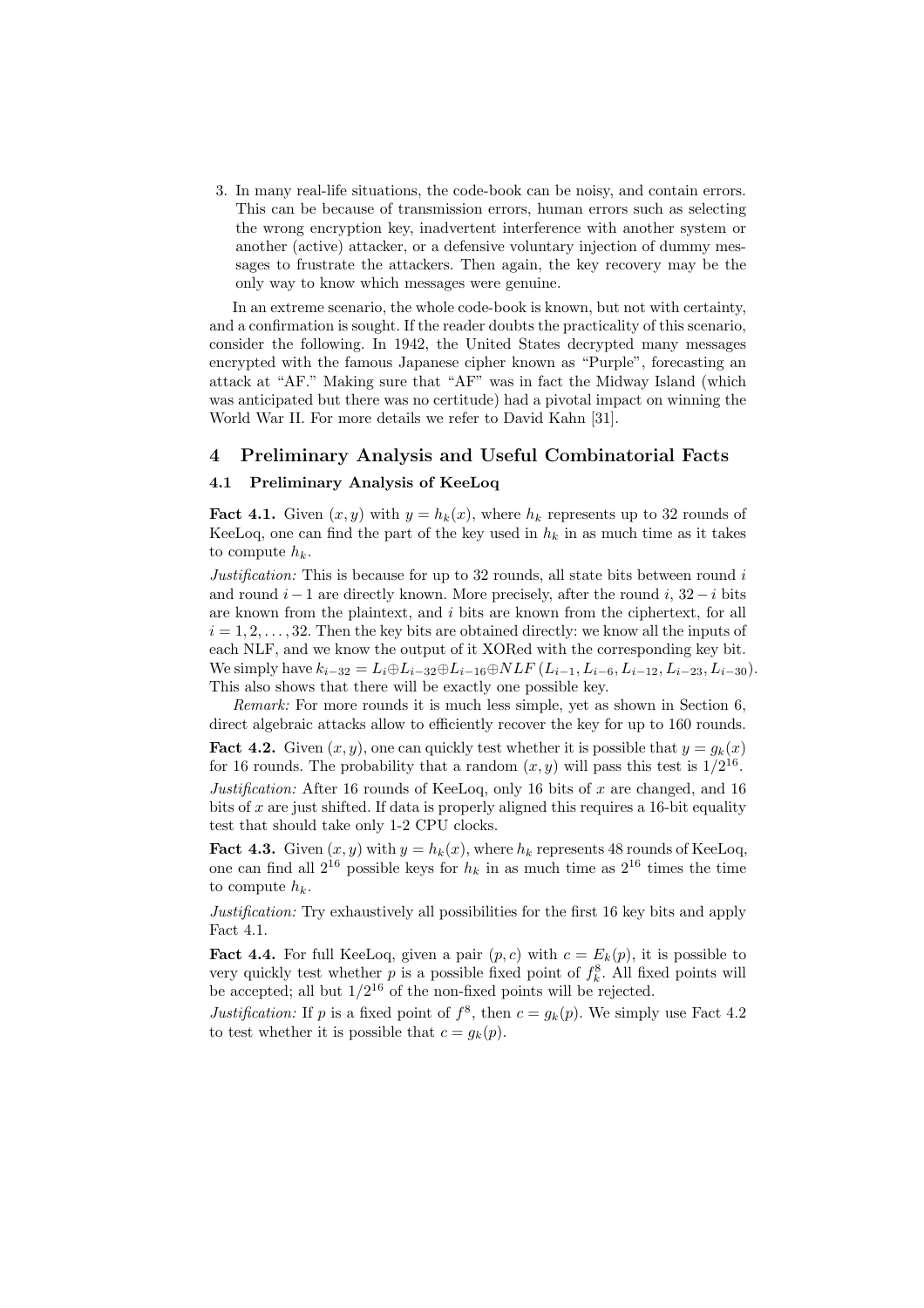#### 4.2 Useful facts About Fixed Points and Random Permutations

**Proposition 4.1.** Given a random function from *n*-bits to *n*-bits, the probability that a given point y has i pre-images is  $\frac{1}{e_i!}$ , when  $n \to \infty$ .

*Justification:* Let y be fixed, the probability that  $f(x) = y$  is  $1/N$  where  $N = 2^n$  is the size of the space. We get  $\binom{N}{i} (1 - 1/N)^{N-i} 1/N^i \approx \frac{1}{e^{i!}}$  when  $N \to \infty$ . This r<br>\  $(1 - 1/N)^{N-i} 1/N^i \approx \frac{1}{e^{i!}}$  when  $N \to \infty$ . This is a Poisson distribution with the average number of pre-images being  $\lambda = 1$ .

This fact can be applied to derive statistics on the expected number of fixed points of permutations tat we encounter in cryptanalysis. In particular let  $f_k(x)$ be the first 64 rounds of KeeLoq. Assuming that  $f_k(x) \oplus x$  is a pseudo-random function, we look at the number of pre-images of 0 with this function. This gives immediately:

**Proposition 4.2.** The first 64 rounds  $f_k$  of KeeLoq have 1 or more fixed points with probability  $1 - 1/e \approx 0.63$ .

**Proposition 4.3.** Assuming  $f_k$  behaves as a random permutation, the expected number of fixed points of  $f_k^8$  is exactly 4.

Justification: A random permutation  $\pi$  has 1 fixed point on average. Then in addition to possible "natural" fixed points (1 on average) the  $\pi^8$  will also "inherit" all fixed points of  $\pi^2$ ,  $\pi^4$  and  $\pi^8$ , that for large permutations are with very high probability all distinct fixed points. A rigourous proof of this fact can be obtained from the authors, see [22].

**Proposition 4.4.** The probability that i) first 64 rounds  $f_k$  of KeeLoq have 1 or more fixed points, and simultaneously ii) the 512 rounds  $f_k^8$  have  $j = 4$  or more fixed points, is  $e^{-1} - \frac{13}{6}e^{-15/8}$  which is about 0.29985.

Justification: Roughly, from Proposition 4.3, we expect about half of 0.63. In [22] we show how one compute such probabilities exactly with the methods of modern analytic combinatorics, see [25, 38, 22].

## 5 Attacks on KeeLoq that Use the Whole Dictionary

We will now present an attack that is extremely fast and shows that KeeLoq is very weak when (about) the whole code-book is known. In this paper we present two relatively simple versions of this attack. Additional improved versions are described in [22].

#### 5.1 Setup and Assumptions

We assume that one can iterate through all possible  $2^{32}$  plaintexts. This can either be obtained from a remote encryption oracle, or simply harnessing the circuitry without being able to read the key in order to clone the device. While this may sound like a practical attack scenario, it is hard to imagine a hacker patient enough to get  $2^{32}$  known plaintext-ciphertext pairs from the device knowing that brute force is actually feasible. For simplicity we will assume that all the plaintext-ciphertext pairs are stored in a table. This requires 16 Gigabytes of RAM which is now available on a high-end PC. We also assume that the time to get one pair is about  $t_r = 16$  CPU clocks. This is a realistic and conservative estimation.

In our Slide-Determine Attack we make the following assumption.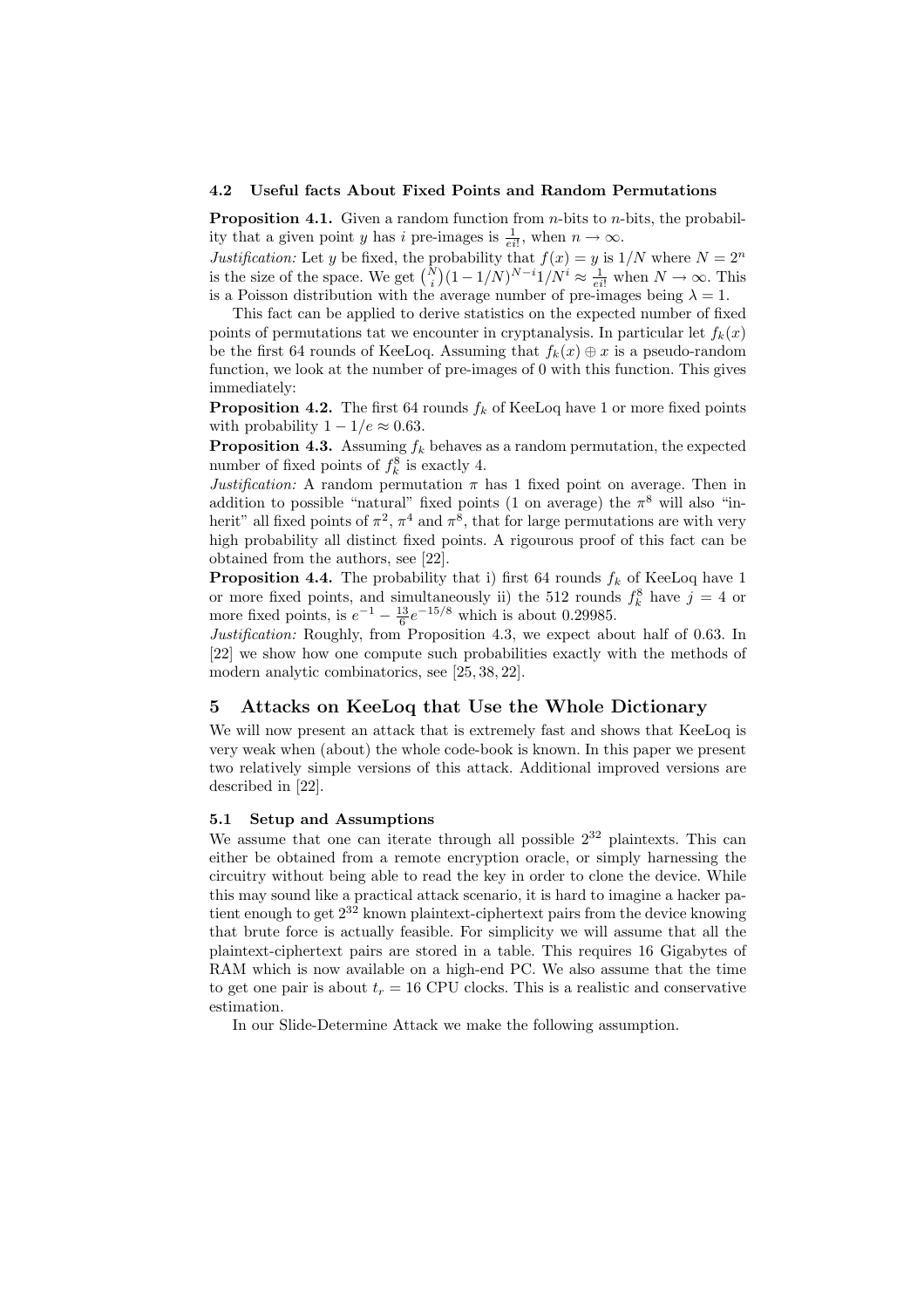Fixed Point Assumption. We assume that there is at least one fixed point for  $f_k(x)$  where  $f_k(x)$  represents the first 64 rounds of the cipher. As shown in Section 4.2, this happens with probability 0.63. We recall that if  $x$  is a fixed point of  $f_k(\cdot)$  than x is a fixed point of  $f_k^{(8)}$  $\mathbf{k}^{(8)}(\cdot)$ , which are the first 512 rounds of KeeLoq. In fact several additional fixed points for  $f_k^8$  are expected to exist, as on average  $f_k^8$  has 4 fixed points (cf. Proposition 4.3).

The complexity of nearly all known attacks on KeeLoq greatly depends on the number of fixed points for  $f_k$  and  $f_k^8$ . In our attack that will follow, the more fixed points exist for  $f_k^8$ , the fastest will be the overall attack. The version A of our attack works for 63 % of all keys (cf. Proposition 4.2). The version B is faster but works for a smaller fraction of 30 % of all keys (this figure comes from Proposition 4.4). Other versions of this attack can be designed and are described in [22]. In contrast, for 37 % of keys for which  $f_k$  has no fixed point whatsoever, all versions of our Slide-Determine attack fail completely. In Appendix A we discuss this situation: there is a large class of "strong keys" for which the cipher is more secure.

### 5.2 Our Slide-Determine Attack

This attack requires  $2^{32}$  plaintext-ciphertext pairs  $(p, c)$ . We assume that (at least) one  $p$  is a fixed point of  $f_k$ . Then, slightly more than 4 of them on average are fixed points for  $f_k^8$  (cf. Proposition 4.3). This attack occurs in three stages.

Stage 1 - Batch Guessing Fixed Points. Following our assumption there is (at least) one p is a fixed point for  $f_k^8$ . For each pair  $(p, c)$ , we use Fact 4.4 to test whether it is possible that  $f_k^8(p) = p$ ; if not, discard that pair. The complexity so far is about  $t_r \cdot 2^{32}$  CPU clocks (mostly spent accessing the memory). Only about  $2^{16} + 4$  pairs will survive, and all these where p is a fixed point to  $f_k^8$ .

Then following Fact 4.1 we can at the same time compute 16 bits of the key with time of about  $4 \cdot 16$  CPU clocks (cf. Fact 4.1 and 6.1). To summarize, given the whole code-book and in time of about  $t_r \cdot 2^{32}$  CPU clocks by assuming that p is a fixed point to  $f_k^8$ , we produce a list of about  $\tau_A = 2^{16}$  triples  $p, c, (k_{15}, \ldots, k_0)$ . Assuming that  $t_r = 16$  CPU clocks, the complexity of Stage 1 is about  $2^{36}$  CPU clocks which is about  $2^{25}$  KeeLoq encryptions.

Stage 1B - Filtering (Optional). This stage is optional, it is omitted in version A of our attack, and necessary in version B. We wish to be able to filter out a certain fixed proportion of these  $2^{16}$  cases, so that the complexity of Stage 1 will dominate attack. Let  $j_8$  be the number of fixed points for  $f_k^8$ . If  $j_8 > 1$ , our attack can be improved. If we omit Stage 1B, or if  $j_8 = 1$  (which is quite infrequent), then the Stage 3 will dominate the attack, which as we will see later will make it noticeably slower. To bridge this gap we wish to exclude a proportion of all the 2<sup>16</sup> pairs. The filtering is done as follows.

We store the triples  $p, c, (k_{15}, \ldots, k_0)$  in a data structure keyed by  $(k_{15}, \ldots, k_0)$ . (For instance, we can have an array of size  $2^{16}$ , where A[i] points to a linked list containing all triples such that  $(k_{15}, \ldots, k_0) = i$ . It allows us to count, for each value  $(k_{15}, \ldots, k_0)$ , the number f of triples associated with that partial-key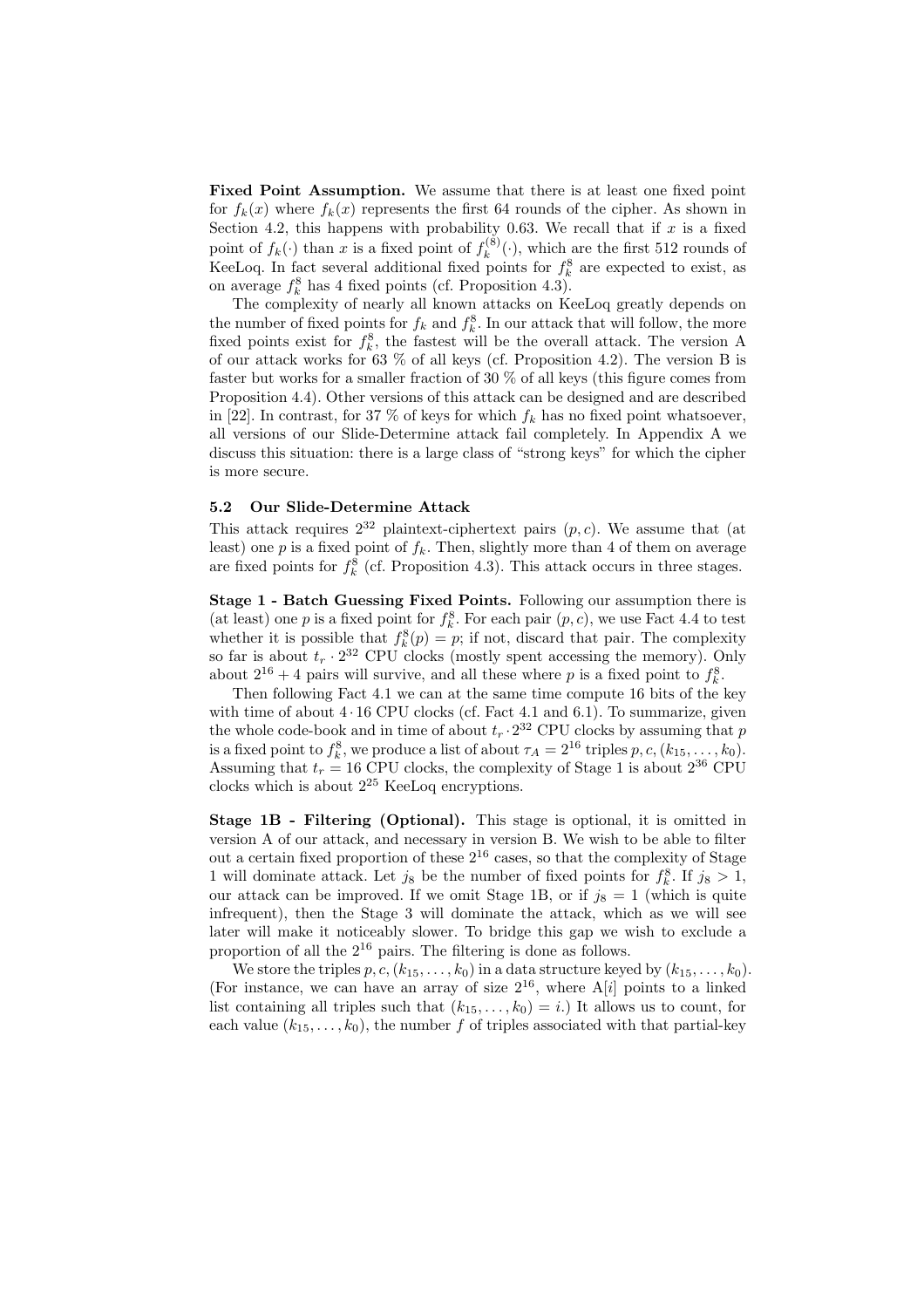value. In version B, we assume that  $j_8 \geq 4$  which occurs for 30 % of all keys (cf. Proposition 4.4). We will then discard all triples such that  $(k_{15}, \ldots, k_0)$  does not repeat 4 or more times in our list.

The worst-case complexity of Step 2 and Step 3 of our attack will be proportional to the size  $\tau$  of our list (if all cases are tried). The expected size of the filtered list can be computed as follows: we assume that the keys that appear in this table are the  $2^{16}$  outputs of a random function on 16 bits, that takes as input any of the  $2^{16}$  pairs  $(p, c)$ . Then following Proposition 4.1, the proportion of  $\frac{1}{e^{i}}$  of keys will appear i times. The total number of keys that will appear 4 or  $\frac{1}{e^{i!}}$  or keys will appear *t* times. The total<br>or more times is therefore equal to  $2^{16} \cdot \sum$  $i\geq 4$   $\frac{1}{e^{i}}$ . However, in our list each of these keys will appear  $i$  times in some triple, and we have to check all the triples which is more than all the keys (it is not merely sufficient to find a triple in our list with the correct 16 bit of the key: our list contains several fixed points for  $f_k$ , but only about one fixed point for  $f_k^8$  which is necessary to complete further stages of our attack). Thus the expected number of elements in our list is simply stages of our a<br> $\tau_B = 2^{16} \cdot \sum$  $i\geq 4$   $i\cdot \frac{1}{e^{i!}} \approx 2^{12.4}$ . This is the worst-case estimate for the attack version B (which works for 30 % of all keys). On average we only need about half of this number.

**Stage 2 - Batch Solving.** If we assume that p is a fixed point of  $f_k$ , at least one triple in our list is valid. Moreover we expect than less than 2 are valid on average, as we expect on average between 1 and 2 fixed points for  $f_k$  (we assumed there is at least one). For each surviving triple, assume that  $p$  is a fixed point, so that  $c = E_k(p) = g_k(f_k^{(8)})$  $g_k^{(8)}(p) = g_k(p)$ . Note that if  $f_k(p) = p$ , then  $p = h_k(c)$ , where  $h_k$  represents the 48 rounds of KeeLoq using the last 48 key bits. Then an algebraic attack can be applied to suggest possible keys for this part. If we guess additional 16 bits of the key, such an attack with a SAT solver takes less than 0.1 s. We have found a simpler and faster method to get the same result. We use Fact 4.3 to recover  $2^{16}$  possibilities for the last 48 key bits from the assumption that  $p = h(c)$ . Combined with the 16 bits pre-computed above for each triple, we get a list of at most  $2^{32}$  possible full keys on 64 bits. We expect to compute only at most  $2^{16} \cdot \tau$  of these full keys on 64 bits, before the attack succeeds. This takes time of at most  $2^{16} \cdot \tau$  computations of  $h_k(\cdot)$  (cf. Fact 4.3). And we have  $\tau_A = 2^{16}$  and  $\tau_B = 2^{12.4}$  in versions A and B of our attack respectively. Overall Step 2 requires  $2^{16} \cdot \tau \cdot 4 \cdot 48$  CPU clocks, which is approximatively  $2^{28.6}$  and  $2^{25.0}$  KeeLoq encryptions for respective versions A and B.

Early Abort: About half of this number is needed on average, with an early abort strategy as follows: for each of the  $\tau$  triples we will execute Step 2 and Step 3, and stop if Step 3 recovers the full key of KeeLoq, we abort the attack.

**Stage 3 - Verification.** Finally, we test each of these  $2^{16} \cdot \tau$  complete keys (which is less or equal to  $2^{32}$ ) on one other plaintext-ciphertext pair  $p', c'$ . Most incorrect key guesses will be discarded, and only 1 or 2 keys will survive, one of them being correct. With additional few pairs we get the right key with certainty.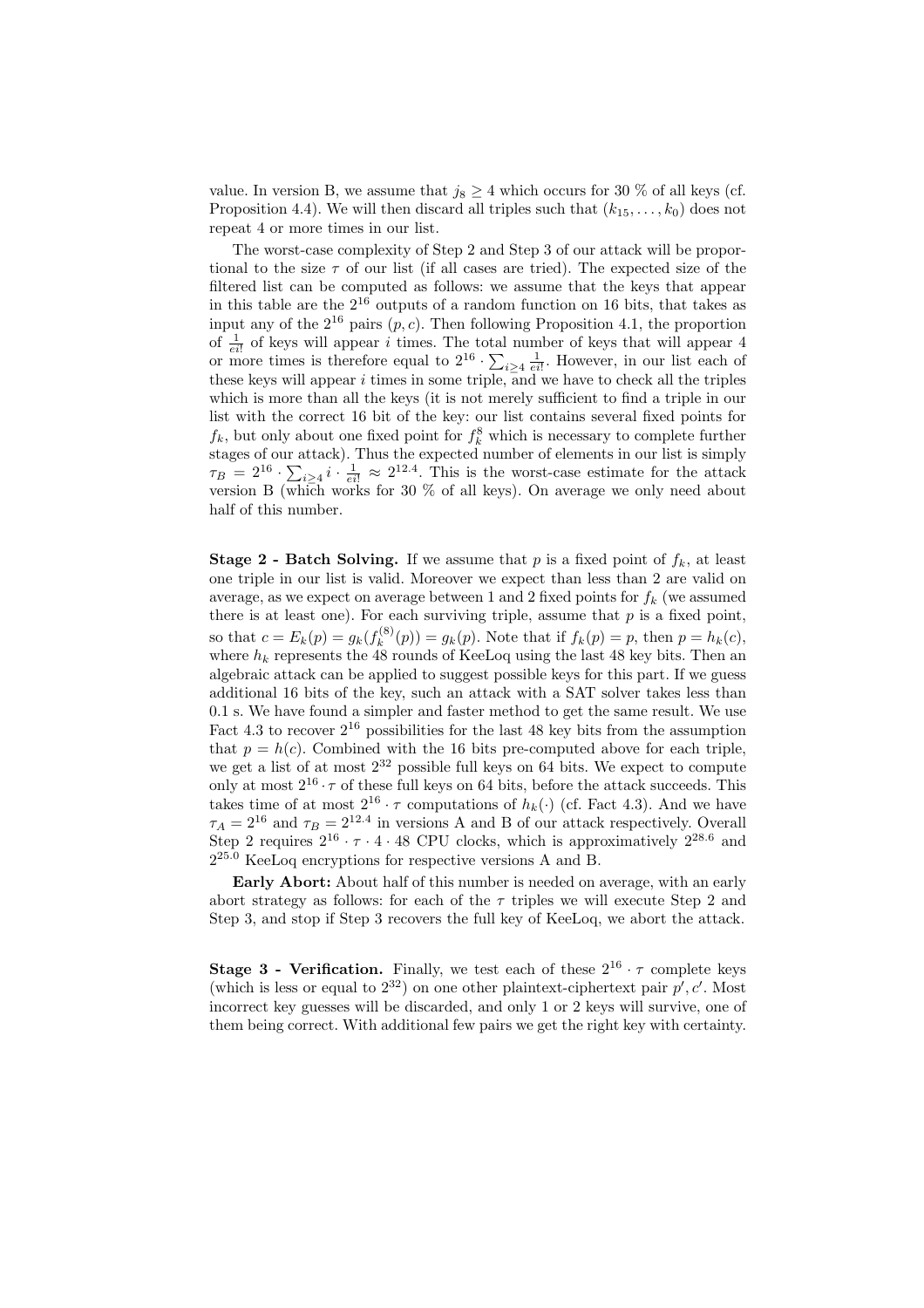In version A, this stage would require up to  $2^{16} \cdot \tau_A = 2^{32}$  full 528-round KeeLoq encryptions. which would dominate the complexity of the whole attack. In version B, we need at most  $2^{16} \cdot \tau_B$  full KeeLoq encryptions.

## Complexity Analysis.

Now we will compute the total complexity of our full attack.

Version A. In this version, the worst-case complexities of stages 1, 2 and 3 are  $2^{25}$ ,  $2^{28.6}$  and  $2^{32.0}$  KeeLoq encryptions. This is  $2^{32.1}$  KeeLoq encryptions.

On average, with early abort of Stages 2 and 3, after trying on average half of  $\tau_A$  triples, as described above (Step 1 has to be executed in entirety), we get an average complexity of about  $2^{31.1}$  KeeLoq encryptions.

Version B. In this version, the worst-case complexities of stages 1, 2 and 3 are  $2^{25}$ ,  $2^{25}$  and  $2^{28.4}$  KeeLoq encryptions. The total is  $2^{28.7}$  KeeLoq encryptions. On average, we get about  $2^{27.7}$  KeeLoq encryptions.

Summary of Our Slide-Determine Attack. To summarize, for 30  $\%$  of all keys our Slide-Determine Attack version B allows to recover the key in time equivalent to  $2^{28}$  KeeLoq encryptions on average. Overall, for all 63 % of keys our Slide-Determine Attack version A requires about 2<sup>31</sup> KeeLoq encryptions on average. No very efficient attack is known for the remaining 37 % of keys.

## 6 Direct Algebraic Attacks on KeeLoq

Our goal is to recover the key of the cipher by solving a system of multivariate equations given a small quantity of known, chosen or random plaintexts, as in [13]. Very few such attacks are really efficient on block ciphers. For example DES can be broken for up to 6 rounds by such attacks, see [19]. For KeeLoq, due to its simplicity, up to 160 rounds can be directly attacked, without (not yet) exploiting the sliding properties of the cipher.

### 6.1 How to Write the Equations

We write equations in a straightforward way: namely by following directly the description of Fig 1. One new variable represents the output of the NLF in the current round. In addition, in order to decrease the degree, we add two additional variables per round, to represent the monomials  $\alpha = ab$  and  $\beta = ae$ , and add equations of the form  $\alpha_i = a_i b_i$  and  $\beta_i = a_i e_i$ .

This means we have:

 $y = NLF(a, b, c, d, e) = d \oplus e \oplus ac \oplus \beta \oplus bc \oplus be \oplus cd \oplus de \oplus \beta d \oplus \beta c \oplus \alpha d \oplus \alpha c$ 

which permits us to write

 $L_{i+32} = k_{i \mod 64} \oplus L_i \oplus L_{i+16} \oplus L_{i+9} \oplus L_{i+1}$ 

 $\oplus L_{i+31}L_{i+20} \oplus \beta_i \oplus L_{i+26}L_{i+20} \oplus L_{i+26}L_{i+1} \oplus L_{i+20}L_{i+9}$ 

 $\oplus L_{i+9}L_{i+1}\oplus \beta_iL_{i+9}\oplus \beta_iL_{i+20}\oplus \alpha_iL_{i+9}\oplus \alpha_iL_{i+20}$ 

 $\alpha_i = L_{i+31}L_{i+26}$ 

$$
\beta_i = L_{i+31} L_{i+1}
$$

These three equations need merely be repeated for each round.

The values of the plaintext, the ciphertext, and a certain number of key bits that we may fix (i.e. guess, cf. Section 6.2) during the attack are written as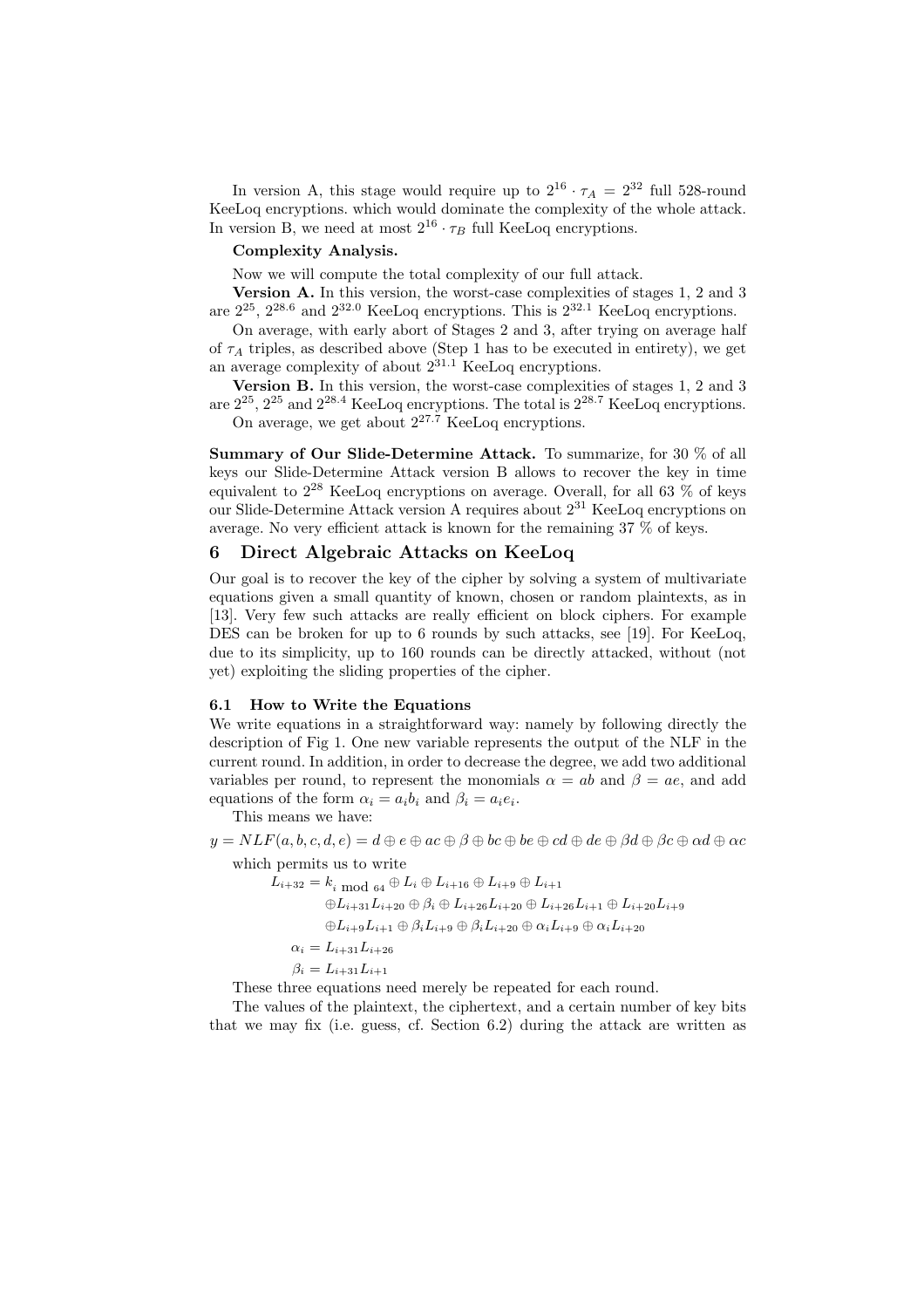separate equations (for example we write that  $L_3$ 1 = 1 for the leftmost bit of the plaintext). Thus, given r rounds of the cipher, and for each known plaintext, assuming that F bits of the key are known, we will get a system of  $3r+32+32+F$ multivariate quadratic equations with  $3r + 64 + 32$  variables: these are all the  $L_0, \ldots, L_{r+31}$ , the key variables  $k_i$ , the  $\alpha_i$  and the  $\beta_i$ . Out of these the values of  $32 + 32 + F$  variables are already known. It should be noted that these equation and monomial counts are exact, and that this system is overdefined. The total number of distinct monomials that appear in these equations is roughly  $12r$ .

The equations are written for one or several known plaintexts. This will be our known-plaintext attack. In another version, we consider that the cipher is used in the counter mode, i.e. the set of plaintexts forms a set of consecutive integers encoded on 32 bits. This will be called a counter mode attack. Several complete and working examples of equations can be downloaded from [10].

### 6.2 Direct Algebraic Attacks on KeeLoq vs. Brute Force

The equations of KeeLoq are of very low degree (i.e. 2), and very sparse. One can try to solve with an off-the-shelf computer algebra system such as Magma's implementation of F4 algorithm [24] or Singular's slimgb() algorithm [39]. We have also tried a much simpler method called ElimLin and described in [19]. Another family of techniques are SAT solvers. Any system of multivariate equations is amenable for transformation into a CNF-SAT problem, using the methods of [20].

Fact 6.1. An optimised assembly language implementation of  $r$  rounds of KeeLoq is expected to take only about 4r CPU clocks.

#### Justification: See footnote 4 in [4].

Thus, the complexity of an attack on  $r$  rounds of KeeLoq with  $k$  bits of the key should be compared to  $4r \times 2^{k-1}$  which is the expected complexity of the brute force key search. For example, for full KeeLoq, the reference complexity for the exhaustive key search is about  $2^{75}$  CPU clocks. Assuming that the CPU runs at 2.5 GHz, one can execute about  $2^{43}$  CPU clocks per hour. Consider the following example. Suppose we guess 32 key bits for example  $k_1 = 0, k_2 = 1, \ldots$ Suppose that the remaining key bits are found on a PC in less than an hour, or  $\langle 2^{43}$  CPU clocks. In reality, the attacker is not given 32 bits of the key. Instead one can guess them and on average  $2^{31}$  such guesses must be made. With early abort of unsuccessful tries after for example 1.5 hours, the expected running time is  $\langle 2^{43}2^{31+1}$  or  $\langle 2^{75}$ , which is faster than brute force.

Note: In the real life hackers recover the KeeLoq key by brute force with FPGAs which takes about two weeks, see [8].

## 6.3 Frontal Assault – Elimination and Gröbner Bases Attacks

Example 1. For example, we consider 64 rounds of KeeLoq and 2 known plaintexts, and we run ElimLin as described in [19]. In 5 seconds, the program manages to eliminate all but 130 variables out of the initial 512 variables. Moreover, in the linear span of the equations after ElimLin, the program is able to find one equation of degree 2, that involves *only* the 64 key variables and in which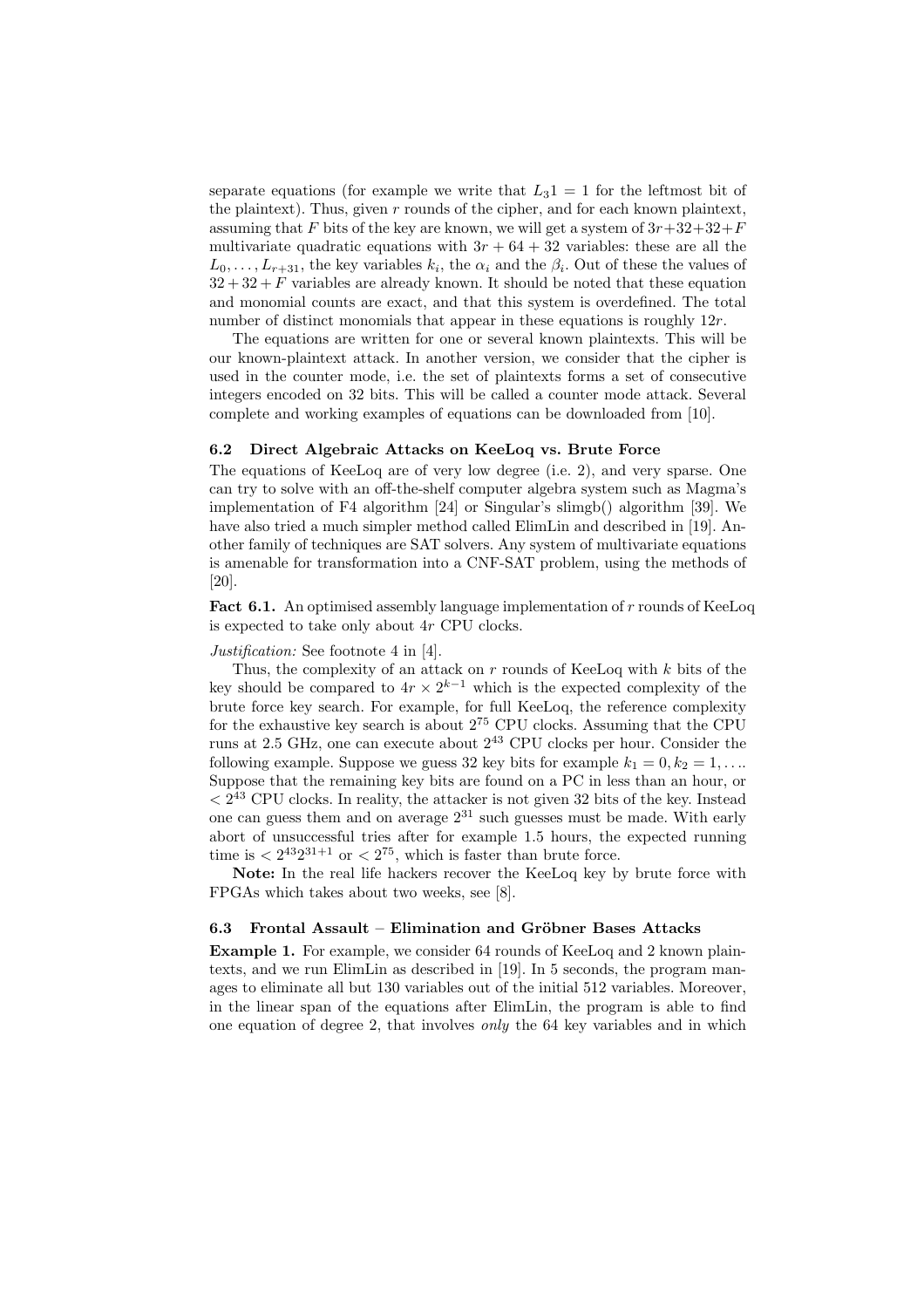all the internal variables of the cipher are eliminated. This is sufficient to show that 64 rounds are very easy to break by Gröbner bases. For example, we may proceed as follows: for each new pair of known plaintexts, we get a new equation of this type. Given a sufficient number of known plaintexts (a small multiple of 64 will be sufficient), we will get a very overdefined system of equations with 64 variables. Such systems are known to be easily solvable by the XL algorithm and Gröbner bases, see  $[12, 11, 1]$ .

Example 2. Here also, we consider 64 rounds of KeeLoq and 4 known plaintexts, and we run ElimLin as described in [19]. We fix 10 key bits to their true values. Then the remaining 54 key bits are recovered by ElimLin alone in 8 seconds. With Singular slimgb() function [39] the same computation takes 1 minute.

Example 3. With 64 rounds, 2 plaintexts that differ only in 1 bit, (it is no longer a known plaintext attack, but rather a chosen plaintext attack), and with 14 key bits fixed, the key is computed by ElimLin in 7 seconds and by Singular in 10 seconds.

Example 4. With 128 rounds and 128 plaintexts in the counter mode (the plaintexts are consecutive integers on 32-bits), and 30 bits fixed, the remaining 34 bits are recovered by ElimLin in 3 hours. This is slightly faster than brute force.

## 6.4 Cryptanalysis of KeeLoq with SAT Solvers

From [19], one may expect that better results will be obtained with SAT solvers. Given some number of pairs of plaintext and ciphertexts, over the whole 528 rounds, we rewrite the equations as a SAT problem and try to solve them. We write equations as polynomials (cf. previous section) and use the simplest version of the ANF to CNF conversion method described in [20].

Example 5. For full 528 rounds of KeeLoq, these attacks remain much slower than exhaustive search. For example with 2 plaintexts in counter mode (two consecutive integers on 32-bits) and 48 bits fixed, the remaining 16 key bits are recovered in 30 seconds with our conversion to CNF and MiniSat 2.0., done as described in [19, 20]. This is much slower than brute force. However, with a reduced number of rounds, the results are more interesting.

Example 6. For 64 rounds of KeeLoq and 2 known plaintexts, the key is recovered by MiniSat 2.0. in 0.3 s.

Example 7. For 96 rounds of KeeLoq, 4 known plaintexts, and when 20 key bits are guessed, the key is recovered by MiniSat 2.0. in 0.4 s.

Example 8. With 128 rounds and 2 known plaintexts, and 30 bits guessed, the remaining 34 bits are recovered in 150 s by MiniSat 2.0. This is about 80x faster than brute force.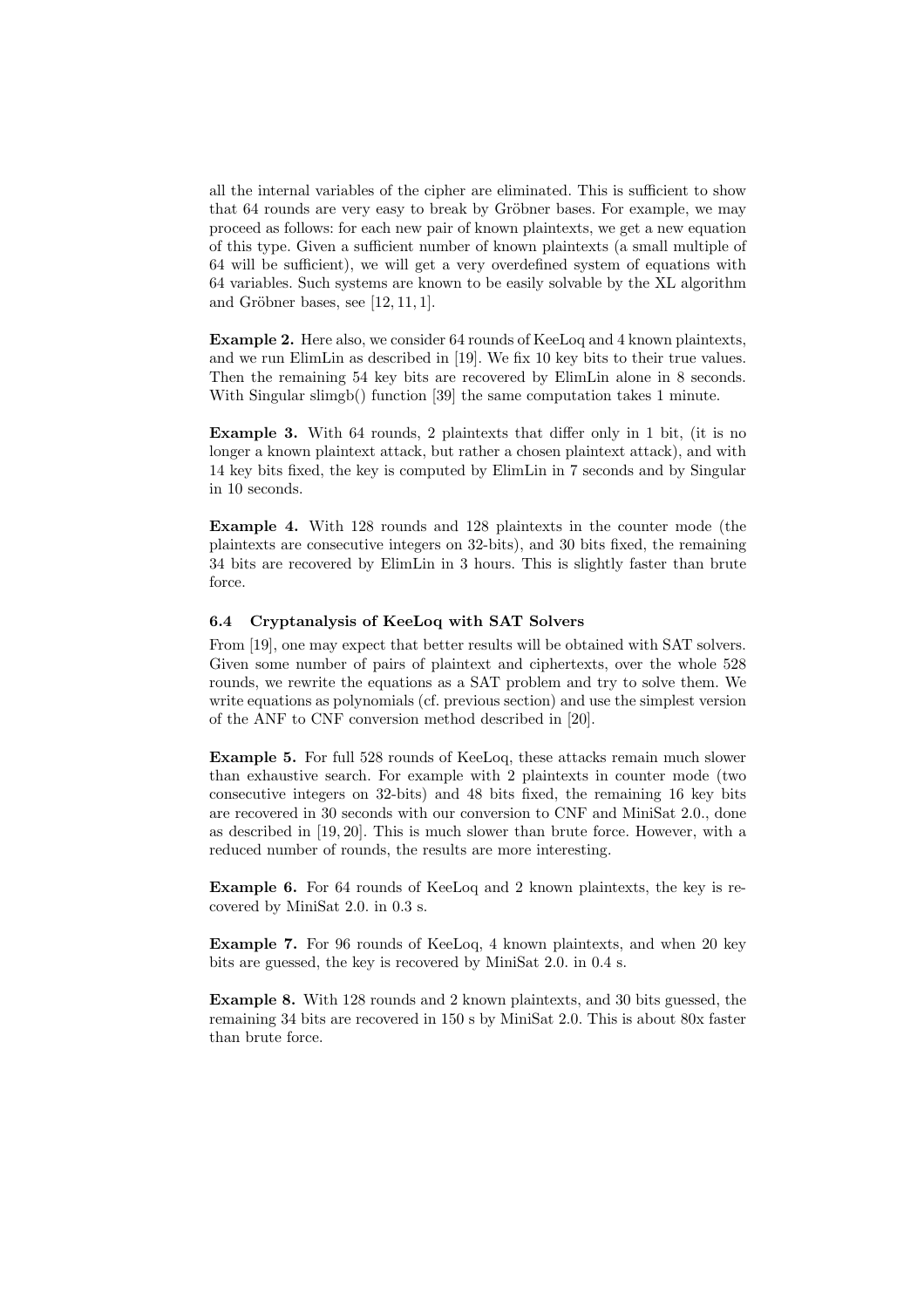Example 9. With 160 rounds, 2 plaintexts in counter mode, and 30 bits guessed, the remaining 34 bits are recovered in 233 s by MiniSat 2.0. This is clearly faster than brute force.

We note that the maximum number of rounds that we can break faster than by exhaustive search by our best algebraic attack with SAT solvers is 160 rounds. This attack does not exploit the periodicity of the cipher and uses an extremely low number of know plaintext-ciphertext pairs. In comparison up to 32 rounds can be broken directly "by hand" (cf. Fact 4.1). We also note that when the number of rounds is reduced to 64, the full key can be obtained almost instantly. This fact gave inspiration to design Slide-Algebraic attacks.

## 7 Combining Slide and Algebraic Attacks on KeeLoq

If the number of rounds were 512, and not 528, then it would be easy to analyse KeeLoq as an 8-fold iteration of 64 rounds. The last 16 rounds are a "barrier", which we can remove by guessing the 16 bits of the key used in those 16 rounds. These are the first 16 key bits, or  $k_0, \ldots, k_{15}$ , and the guess is correct with probability  $2^{-16}$ . This is what we will do in our Slide-Determine Attack and our Slide-Algebraic Attack 1. Alternatively (as we will see in our Slide-Algebraic Attack 2), we may assume/guess some particular property of the 512 rounds of the cipher and try to recover the 16 (or more) bits that confirm this property.

Classical sliding attacks [3, 26, 30] exploit pairs of plaintext that have the following property:

**Definition 7.1.** Given a block cipher with periodic structure of the form  $E_k(x) =$  $g_k(f_k^{(m)}$  $(k_n^{(m)}(x))$ ,  $m > 1$ , we call a "slid pair" any pair of plaintexts  $(P_i, P_j)$  such that  $f_k(P_i) = P_j.$ 

## 7.1 Slide-Algebraic Attack 1

A simple sliding attack on KeeLoq would proceed as follows.

- 1. We guess the 16 key bits of  $g_k$  which gives us "oracle access" to 512 rounds of KeeLoq that we denote by  $O = f_k^{(8)}$  $\frac{k^{(8)}}{k}$ .
- 2. We consider  $2^{16}$  known plaintexts  $(P_i, C_i)$ .
- 3. By birthday paradox, one pair  $(P_i, P_j)$  is a "slid pair" for 64 rounds.
- 4. From this, one can derive as many known plaintexts for 64 rounds of KeeLoq as desired. For example, if  $f_k(P_i) = P_j$  then  $f_k(O(P_i)) = O(P_j)$ . Additional "slid pairs" are obtained by iterating  $\ddot{O}$  twice, three times etc..
- 5. The whole attack has to be run about  $2^{32}$  times, to find the correct "slid pair"  $(P_i, P_j)$ .

In all with guessing the key of  $g_k$  there are  $2^{48}$  possibilities to check. For each potential value for the first 16 bits of the key, and for each couple  $(P_i, P_j)$ we compute some 4 plaintext-ciphertext pairs for 64 rounds and then the key is recovered by MiniSat (cf. above) in  $0.4$  s which is about  $2^{30}$  CPU clocks. The total complexity of the attack is about  $2^{78}$  CPU clocks which is more than the exhaustive search.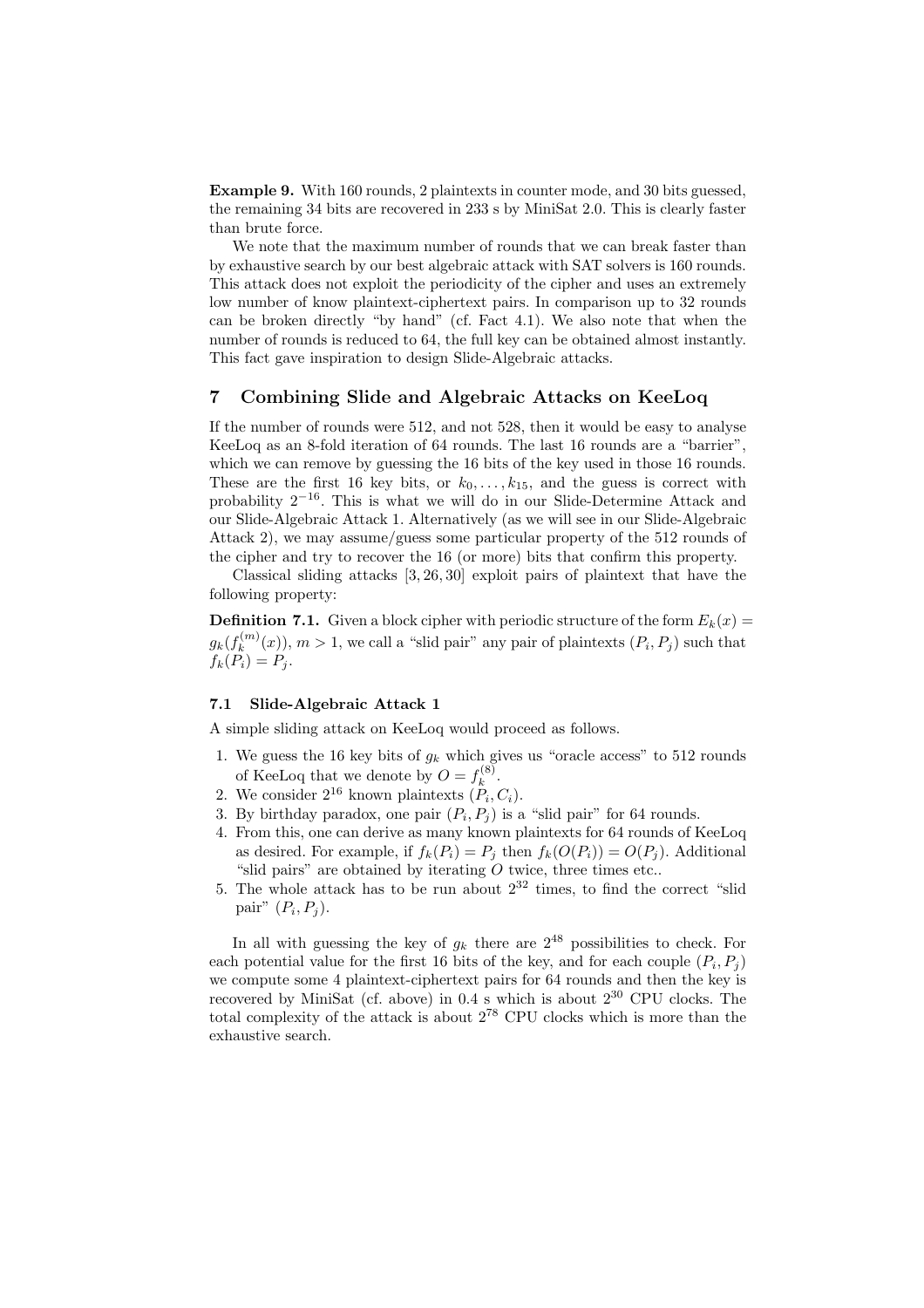## 7.2 Slide-Algebraic Attack 2

Another, better sliding attack proceeds as follows.

- 1. We do not guess 16 key bits, they will be determined later.
- 2. We consider  $2^{16}$  known plaintexts  $(P_i, C_i)$ .
- 3. By birthday paradox, one pair  $(P_i, P_j)$  is a "slid pair":  $f_k(P_i) = P_j$ .
- 4. Then the pair  $(C_i, C_j)$  is a plaintext-ciphertext pair for a "slided" version of the same cipher: starting at round 16 and finishing before round 80. This is to say a cipher with absolutely identical equations in every respect except for the (permuted) subscripts of the  $k_i$ .
- 5. From the point of view of multivariate equations and algebraic cryptanalysis, this situation is not much different than in Example 6 above solved in 0.3 seconds. We have one system of equations with the pair  $(P_i, P_j)$  for the first 64 rounds, and the same system of equations with the pair  $(C_i, C_j)$  and the key bits that are rotated by 16 positions.
- 6. We did write this system of equations and try ElimLin and MiniSat. For example with 15 first bits of the key fixed, ElimLin solves the system in 8 seconds. Better results are obtained with MiniSat, and without guessing any key variables, the key is computed in typically  $1$  about 2 seconds. Thus, with ElimLin, we can recover the key in about  $2^{49}$  CPU clocks, and with MiniSat, we can do it in about  $2^{32}$  CPU clocks.
- 7. There are about  $2^{32}$  pairs  $(P_i, P_j)$  to be tried.

The total complexity of the attack, in the version with MiniSat is about  $2^{32+32} = 2^{64}$  CPU clocks which is much faster than exhaustive search that requires about 2<sup>75</sup> CPU clocks.

Summary. Our Slide-Algebraic Attack 2 can break KeeLoq within  $2^{64}$  CPU clocks given  $2^{16}$  known plaintexts. This is about  $2^{53}$  KeeLoq encryptions. The attack is realistic, practical and has been fully implemented.

### 8 Conclusions

In this paper we described several key recovery attacks on KeeLoq, a block cipher with a very small block size and a simple periodic structure. KeeLoq is widespread in the automobile industry and is used by millions of people every day. Recently it has been shown that for a more complex cipher such as DES, up to 6 rounds can be broken by an algebraic attack given only one known plaintext [19]. In this paper we showed that up to 160 rounds of KeeLoq can be broken directly using MiniSat 2.0. algorithm with only 2 chosen plaintexts.

In combination with sliding attacks, an algebraic attack one the full 528 round KeeLoq is possible. Given about  $2^{16}$  known plaintexts, we have proposed a working slide-algebraic attack equivalent to  $2^{53}$  KeeLoq encryptions. In particular, in the so called 'hopping' or 'rolling' mode described in [4–6, 33], one cannot

 $1$  We have written these equations for 10 different random keys with randomly chosen plaintexts, and the timings we obtained were: 2.3, 9.1, 1.5, 0.5, 4.4, 0.3, 8.1, 1.8, 0.4, 0.6 seconds. Here the average time is 2.9 s and the median time is 1.65 s.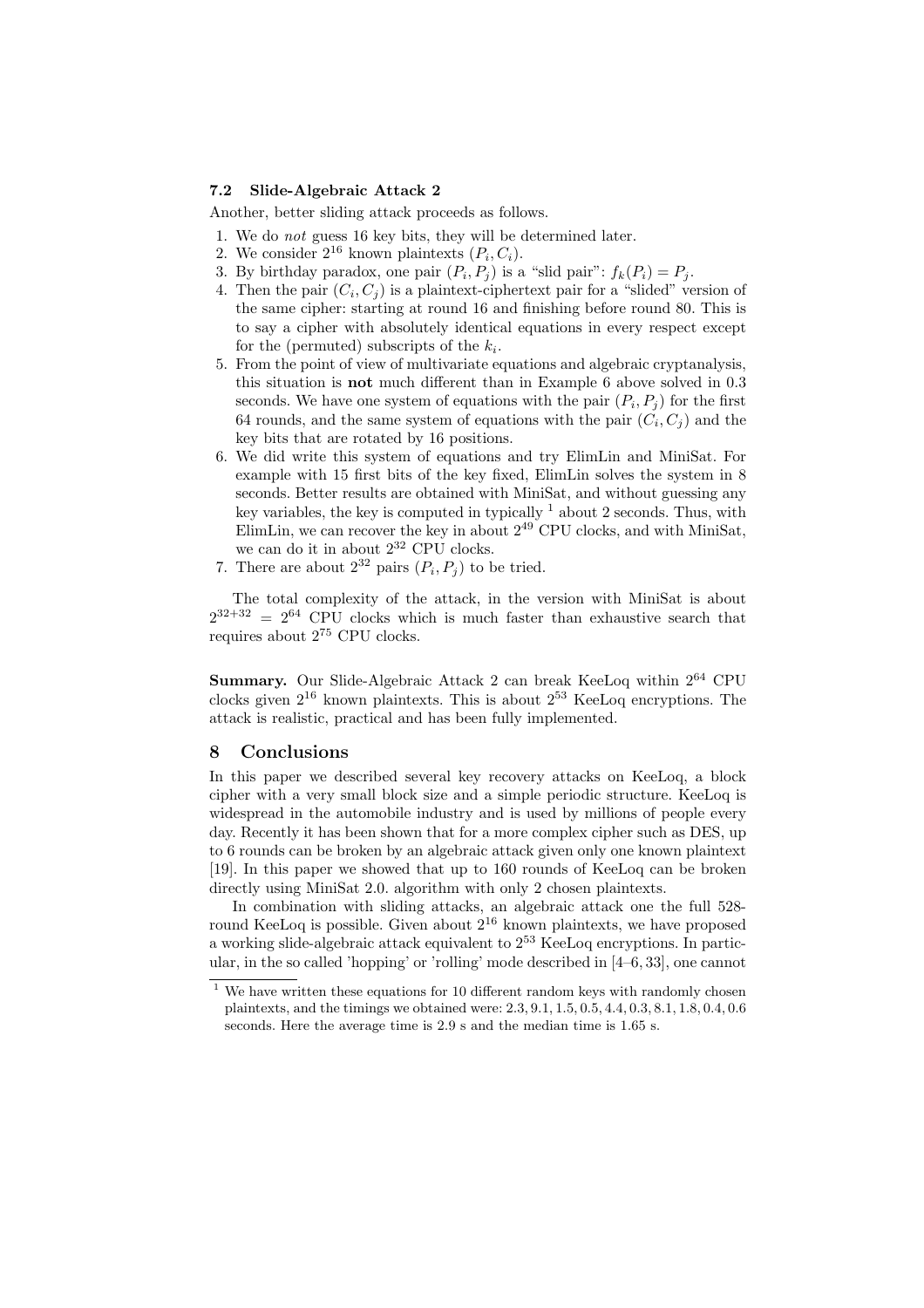obtain more than  $2^{16}$  known plaintexts. We are the first to have proposed such an attack on KeeLoq (all previous attacks required  $2^{32}$  known plaintexts). Our attack is practical and was implemented with little programming effort.

We also showed that if as many as  $2^{32}$  known plaintexts are available, KeeLoq is in fact extremely weak. For example, for 30 % of all keys, we can recover the key of the full cipher with complexity equivalent to  $2^{28}$  KeeLoq encryptions. This attack can be prevented by a class of "strong keys" we defined that decreases the effective key space from 64 bits to 62.56 bits.

KeeLoq is a weak and simple cipher, and has several vulnerabilities. It is interesting to note that attacks that use sliding properties can be quite powerful because typically (in all our Slide-Determine and Slide-Algebraic Attacks) their complexity simply does not depend on the number of rounds of the cipher.

| Type of attack           | Data                            |          | Time Memory | Reference                    |
|--------------------------|---------------------------------|----------|-------------|------------------------------|
| Pure Algebraic/SAT       | 2 KP                            | $2^{73}$ | small       | Our Example 5                |
| <b>Brute Force</b>       | 2 KP                            | $2^{63}$ | small       |                              |
| Slide-Algebraic          | $\overline{2}^{16}\mathrm{KP}$  | $2^{67}$ | small       | Our Slide-Algebraic Attack 1 |
| Slide-Algebraic          | $2^{16}KP$                      | $2^{53}$ | small       | Our Slide-Algebraic Attack 2 |
| Slide-Meet-in-the-Middle | $2^{16}KP$                      | $2^{46}$ | small       | Biham, Dunkelman et al[23]   |
| Slide-Meet-in-the-Middle | $2^{16}$ CP                     | $2^{45}$ | small       | Biham, Dunkelman et al[23]   |
| Slide-Correlation        | $2^{32}$ KP                     | $2^{51}$ | $16\ Gb$    | Bogdanov $[4, 5]$            |
| Slide-Cycle-Algebraic    | $2^{32}KP$                      | $2^{40}$ | $18\ Gb$    | Attack $3$ in [21]           |
| Slide-Cycle-Correlation  | $2^{32}KP$                      | $2^{40}$ | $18\ Gb$    | Bogdanov <sup>[5]</sup>      |
|                          |                                 |          |             | Two versions:                |
| Slide-Determine          | $2^{32}KP$                      | $2^{31}$ | $16\;$ Gb   | A: for 63 $\%$ of all keys   |
| Slide-Determine          | $\overline{2}^{32} \mathrm{KP}$ | $2^{28}$ | 16 Gb       | B: for 30 $%$ of all keys    |

Table 1. Comparison of our attacks to other attacks reported on KeeLoq.

Legend: The unit of time complexity here is one KeeLoq encryption.

The results of this paper can be compared to [4–6], other very recent work on KeeLoq. Recently, another attack with  $2^{16}$  KP and time about  $2^{45}$  KeeLoq encryptions was proposed by Biham, Dunkelman et al. [23]. Knowing which is the fastest attack on one specific cipher, and whether one can really break into cars and how, should be secondary questions in a scientific paper. Instead, in cryptanalysis we need to study a variety of attacks on a variety of ciphers. Brute force will be in fact maybe the only attack that will be executed in practice by hackers. It is precisely by attacking weak ciphers such as KeeLoq in many different ways that we discover many interesting attacks, and some important attacks such as algebraic attacks would never be discovered without extensive experimentation.

Acknowledgments. We thank Sebastiaan Indesteege and Sean O'Neil for valuable help.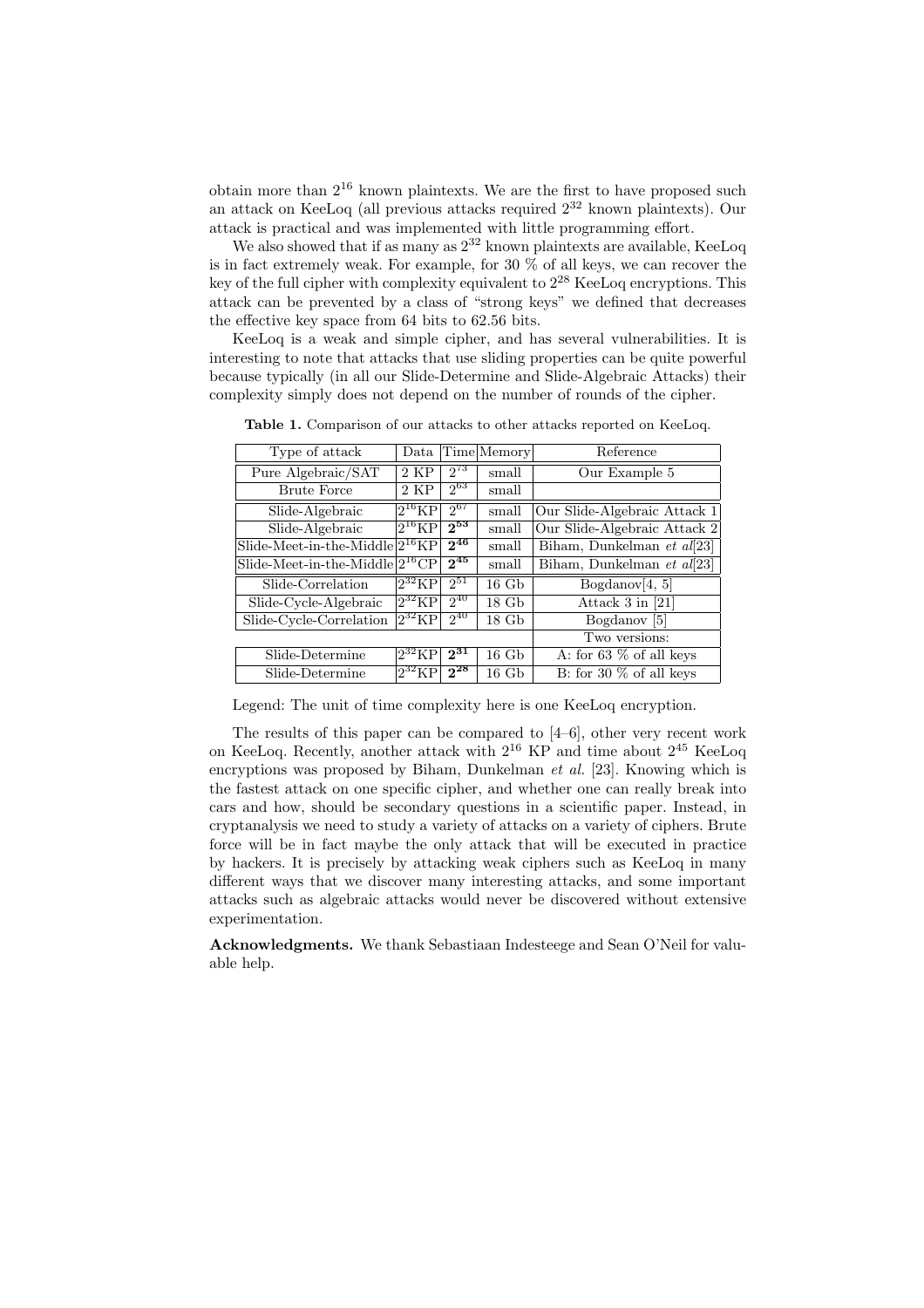## References

- 1. Magali Bardet, Jean-Charles Faugère and Bruno Salvy, On the complexity of Gröbner basis computation of semi-regular overdetermined algebraic equations, in Proceedings of International Conference on Polynomial System Solving (ICPSS, Paris, France), pp. 71-75, 2004.
- 2. Alex Biryukov, David Wagner: Advanced Slide Attacks, In Eurocrypt 2000, LNCS 1807, pp. 589-606, Springer 2000.
- 3. Alex Biryukov, David Wagner: Slide Attacks, In Fast Software Encryption, 6th International Workshop, FSE '99, Springer, LNCS 1636, pp. 245-259.
- 4. Andrey Bogdanov: Cryptanalysis of the KeeLoq block cipher, http://eprint.iacr.org/2007/055.
- 5. Andrey Bogdanov: Attacks on the KeeLoq Block Cipher and Authentication Systems, 3rd Conference on RFID Security 2007, RFIDSec 2007.
- 6. Andrey Bogdanov: Linear Slide Attacks on the KeeLoq Block Cipher, The 3rd SKLOIS Conference on Information Security and Cryptology (Inscrypt 2007), LNCS, Springer-Verlag, 2007
- 7. C.Cid, S. Babbage, N. Pramstaller and H. Raddum: An Analysis of the Hermes8 Stream Cipher, In ACISP 2007, LNCS 4586, pages 1-10, Townsville, Australia, July 2007. Springer.
- 8. Keeloq wikipedia article. On 25 January 2007 the specification given here was incorrect and was updated since. See http://en.wikipedia.org/wiki/KeeLoq.
- 9. Keeloq C source code by Ruptor. See http://cryptolib.com/ciphers/
- 10. Nicolas Courtois: Examples of equations generated for experiments with algebraic cryptanalysis of KeeLoq, http://www.cryptosystem.net/aes/toyciphers.html.
- 11. Nicolas Courtois and Jacques Patarin, About the XL Algorithm over  $GF(2)$ , Cryptographers' Track RSA 2003, LNCS 2612, pp. 141-157, Springer 2003.
- 12. Nicolas Courtois, Adi Shamir, Jacques Patarin, Alexander Klimov, Efficient Algorithms for solving Overdefined Systems of Multivariate Polynomial Equations, In Advances in Cryptology, Eurocrypt'2000, LNCS 1807, Springer, pp. 392-407.
- 13. Nicolas Courtois and Josef Pieprzyk: Cryptanalysis of Block Ciphers with Overdefined Systems of Equations, Asiacrypt 2002, LNCS 2501, pp.267-287, Springer.
- 14. Nicolas Courtois and Willi Meier: Algebraic Attacks on Stream Ciphers with Linear Feedback, Eurocrypt 2003, Warsaw, Poland, LNCS 2656, pp. 345-359, Springer.
- 15. Nicolas Courtois: General Principles of Algebraic Attacks and New Design Criteria for Components of Symmetric Ciphers, in AES 4 Conference, Bonn May 10-12 2004, LNCS 3373, pp. 67-83, Springer, 2005.
- 16. Nicolas Courtois: The Inverse S-box, Non-linear Polynomial Relations and Cryptanalysis of Block Ciphers, in AES 4 Conference, Bonn May 10-12 2004, LNCS 3373, pp. 170-188, Springer, 2005.
- 17. Nicolas T. Courtois: How Fast can be Algebraic Attacks on Block Ciphers? In online proceedings of Dagstuhl Seminar 07021, Symmetric Cryptography 07-12 January 2007, E. Biham, H. Handschuh, S. Lucks, V. Rijmen (Eds.), http://drops.dagstuhl.de/portals/index.php?semnr=07021, ISSN 1862 - 4405, 2007. Also available from http://eprint.iacr.org/2006/168/.
- 18. Nicolas Courtois CTC2 and Fast Algebraic Attacks on Block Ciphers Revisited Available at http://eprint.iacr.org/2007/152/.
- 19. Nicolas Courtois and Gregory V. Bard: Algebraic Cryptanalysis of the Data Encryption Standard, In Cryptography and Coding, 11-th IMA Conference, Cirencester, UK, 18-20 December 2007. Springer LNCS. Preprint available at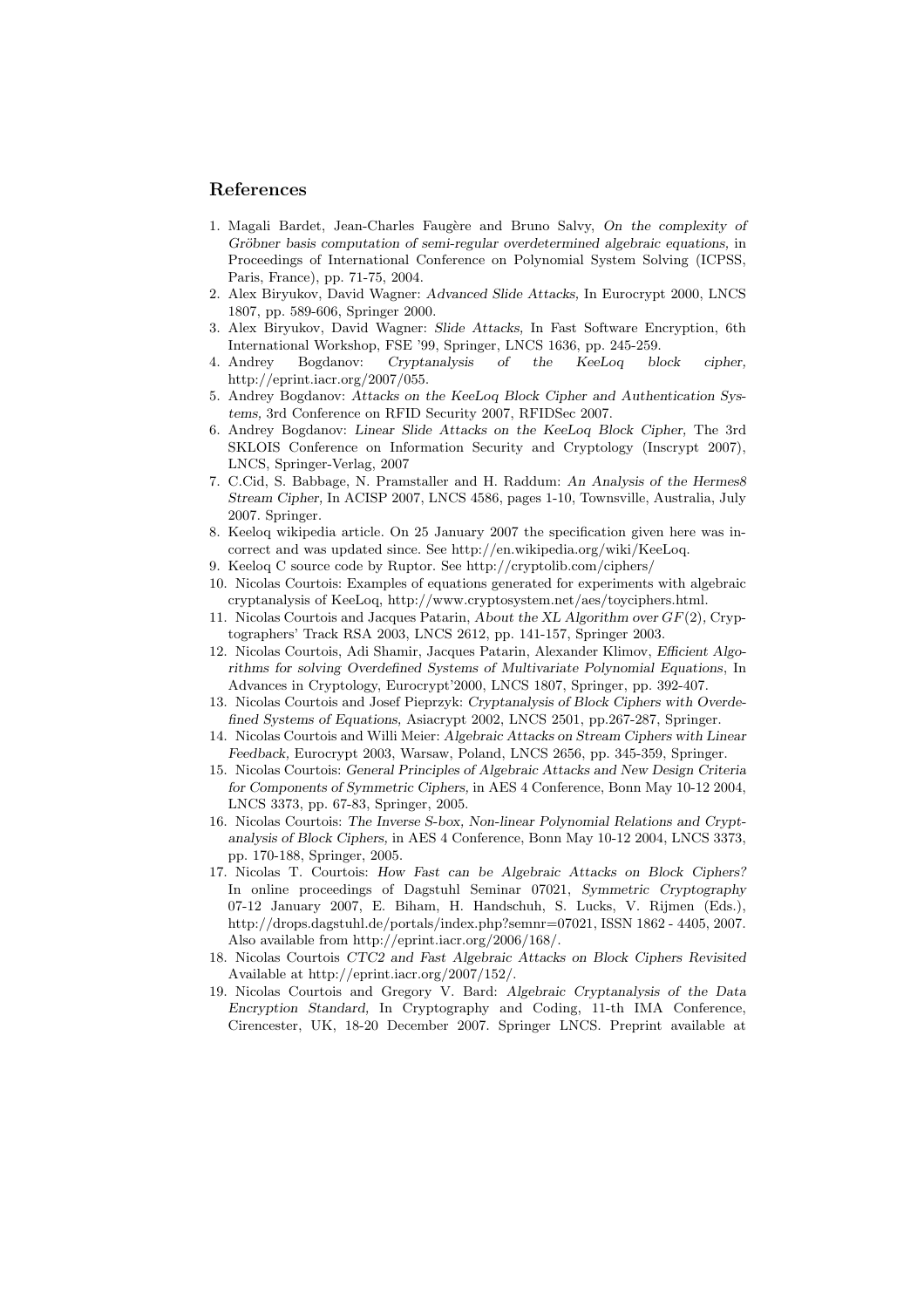eprint.iacr.org/2006/402/. Also presented at ECRYPT workshop Tools for Cryptanalysis, Krakow, 24-25 September 2007.

- 20. Gregory V. Bard, Nicolas T. Courtois and Chris Jefferson: Efficient Methods for Conversion and Solution of Sparse Systems of Low-Degree Multivariate Polynomials over GF(2) via SAT-Solvers, Available at http://eprint.iacr.org/2007/024/.
- 21. Nicolas Courtois, Gregory V. Bard, David Wagner: Algebraic and Slide Attacks on KeeLoq, Older preprint with using incorrect specification of KeeLoq, available at eprint.iacr.org/2007/062/.
- 22. Nicolas Courtois, Gregory V. Bard, David Wagner: An Improved Algebraic-Slide Attack on KeeLoq, A sequel to the oresent paper, preprint available from the authors.
- 23. Eli Biham, Orr Dunkelman, Sebastiaan Indesteege, Nathan Keller, Bart Preneel: How to Steal Cars A Practical Attack on KeeLoq, Crypto 2007 rump session talk, http://www.cosic.esat.kuleuven.be/keeloq/keeloq-rump.pdf. Full paper will be presented at Eurocrypt 2008 and published in Springer LNCS.
- 24. Jean-Charles Faugère: A new efficient algorithm for computing Gröbner bases (F4), Journal of Pure and Applied Algebra 139 (1999) pp. 61-88. See www.elsevier.com/locate/jpaa
- 25. Philippe Flajolet and Robert Sedgewick; Analytic Combinatorics, book of 807 pages, to apear in Cambridge University Press in the first half of 2008. The full book is available on the Internet, see http://algo.inria.fr/flajolet/Publications/book.pdf
- 26. Raphael Chung-Wei Phan, Soichi Furuya: Sliding Properties of the DES Key Schedule and Potential Extensions to the Slide Attacks, In ICISC 2002, LNCS 2587, pp. 138-148, Springer, 2003.
- 27. Soichi Furuya: Slide Attacks with a Known-Plaintext Cryptanalysis. In ICISC 2001, LNCS 2288, pp. 214-225, Springer, 2002.
- 28. Louis Granboulan, Thomas Pornin: Perfect Block Ciphers with Small Blocks, In Fast Software Encryption - FSE 2007, LNCS 4593, pp.452-465, Springer, 2007.
- 29. Gemplus Combats SIM Card Cloning with Strong Key Security Solution, Press release, Paris, 5 November 2002, see http://www.gemalto.com/press/gemplus/2002/r d/strong key 05112002.htm.
- 30. E.K.Grossman and B.Tuckerman: Analysis of a Feistel-like cipher weakened by having no rotating key, IBM Thomas J. Watson Research Report RC 6375, 1977.
- 31. David Kahn, The Codebreakers, The Comprehensive History of Secret Communication from Ancient Times to the Internet, First published in 1967, new chapter added in 1996.
- 32. L. Marraro, and F. Massacci. Towards the Formal Verification of Ciphers: Logical Cryptanalysis of DES, Proc. Third LICS Workshop on Formal Methods and Security Protocols, Federated Logic Conferences (FLOC-99). 1999.
- 33. Microchip. An Introduction to KeeLoq Code Hopping. Available from http://ww1.microchip.com/downloads/en/AppNotes/91002a.pdf, 1996.
- 34. Microchip. Hopping Code Decoder using a PIC16C56, AN642. Available from http://www.keeloq.boom.ru/decryption.pdf, 1998.
- 35. Microchip. Using KeeLoq to Validate Subsystem Compatibility, AN827. Available from http://ww1.microchip.com/downloads/en/AppNotes/00827a.pdf, 2002.
- 36. MiniSat 2.0. An open-source SAT solver package, by Niklas Eén, Niklas Sörensson, available from http://www.cs.chalmers.se/Cs/Research/FormalMethods/MiniSat/
- 37. Ilya Mironov and Lintao Zhang Applications of SAT Solvers to Cryptanalysis of Hash Functions, In Proc. Theory and Applications of Satisfiability Testing, SAT 2006, pp. 102-115, 2006. Also available at http://eprint.iacr.org/2006/254.